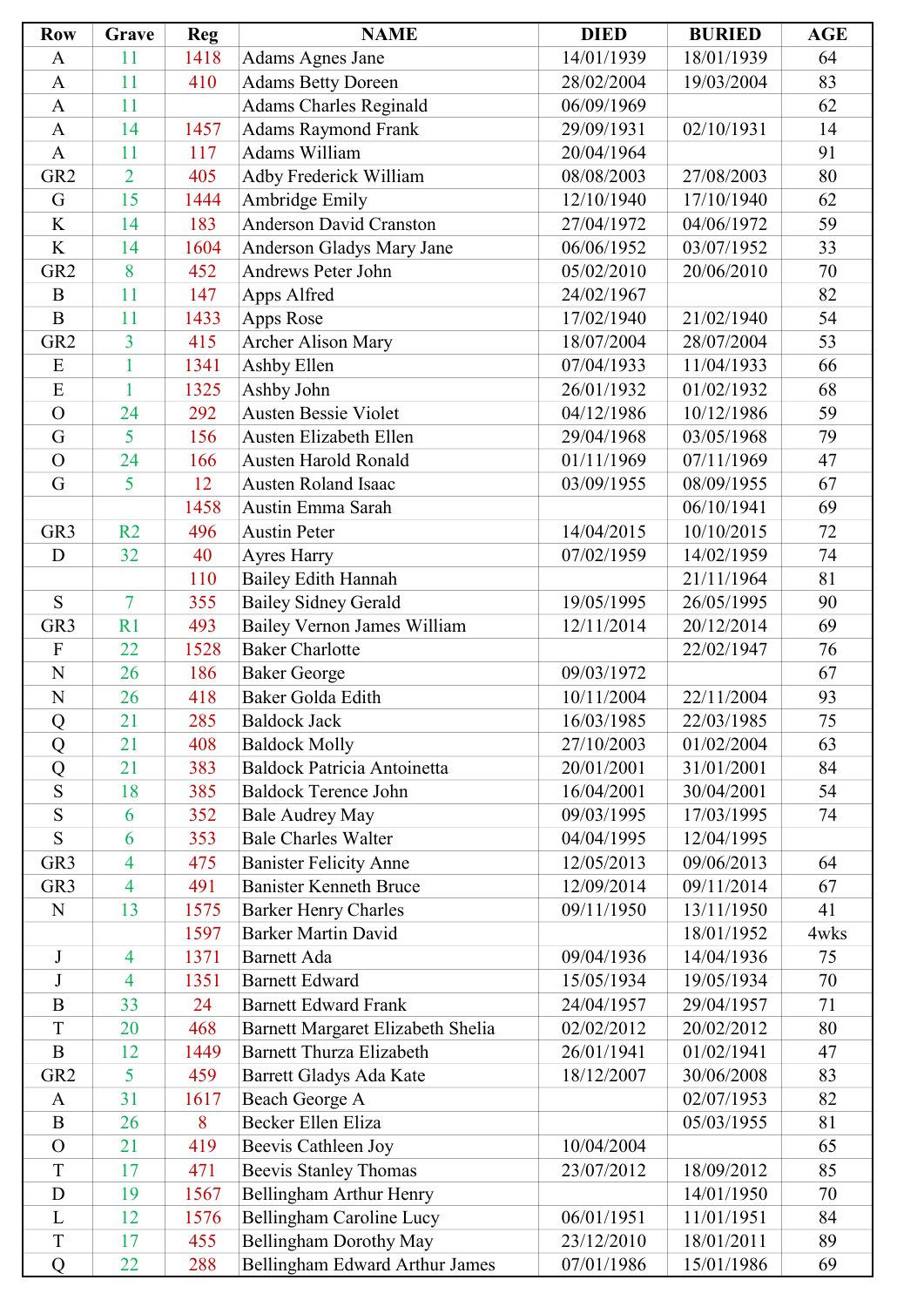| D              | 19             | 1520 | Bellingham Ellenor Kate           |            | 21/06/1946 | 68    |
|----------------|----------------|------|-----------------------------------|------------|------------|-------|
| $\mathcal{O}$  | 21             | 265  | Bellingham Emma                   |            | 27/07/1982 | 76    |
| I              | 14&15          | 155  | Bellingham Kate                   | 11/03/1968 |            | 75    |
| I              | 14&15          | 1448 | Bellingham Ruth Gladys            | 15/12/1940 | 20/12/1940 | 20    |
| I              | 14&15          | 197  | Bellingham Thomas Richard         | 01/05/1974 | 02/05/1974 | 81    |
| $\overline{O}$ | 21             | 165  | Bellingham William Leonard Thomas |            | 17/07/1969 | 66    |
| Q              | $\overline{7}$ | 335  | Berwick Fanny Thirza              | 10/09/1991 | 16/09/1991 | 87    |
| $\bf J$        | 17             | 126  | Berwick Joseph Edward Henry       | 07/04/1965 |            | 88    |
| Q              | $\overline{7}$ | 255  | <b>Berwick Percy Joseph</b>       | 27/04/1981 |            | 74    |
| J              | 17             | 65   | Berwick Sarah Ann                 | 12/12/1960 | 17/12/1960 | 76    |
| J              | 17             | 337  | Berwick William George            | 15/02/1992 | 17/12/1992 | 80    |
| GR1            | 5              | 430  | Binnie John                       | 05/08/1996 | 29/10/2006 | 78    |
| GR1            | 5              | 431  | <b>Binnie Pearl Iris</b>          | 06/08/2006 | 29/10/2006 | 86    |
| $\mathcal{C}$  | 22             | 1538 | <b>Bishop Alfred Horace</b>       | 06/11/1947 | 10/11/1947 | 74    |
| $\overline{C}$ | 22             |      | <b>Bishop Alfred Thomas</b>       | 16/03/1978 |            | 66    |
| D              | 11             | 1441 | <b>Bishop Daisy Lily</b>          | 07/08/1940 | 10/08/1940 | 47    |
| $\mathbf F$    | 15             | 1487 | <b>Bishop Frank Sidney</b>        | 21/01/1944 | 28/01/1944 | 33    |
| $\overline{B}$ | 16             | 1498 | <b>Bishop Frederick</b>           | 18/09/1944 | 22/09/1944 | 81    |
| $\mathcal{C}$  | 22             | 18   | <b>Bishop Kate</b>                | 20/06/1956 | 23/06/1956 | 81    |
| $\overline{B}$ | 16             | 139  | <b>Bishop Katie Elizabeth</b>     |            | 08/07/1966 | 93    |
|                |                | 131  | Bishop Kenneth Horace William     |            | 30/06/1965 | 66    |
| T              | 12             | 442  | <b>Bloe Norma Diane</b>           | 28/10/2008 | 19/11/2008 | 65    |
| I              | 11             | 1403 | <b>Bloxham Florence Bessie</b>    | 06/03/1939 | 09/03/1939 | 20    |
| L              | 1&2            |      | <b>Bourne Frances Jane</b>        | 04/09/1941 | 09/09/1941 | 68    |
| L              | 1&82           | 72   | Bourne John Richard               | 21/12/1961 |            | 87    |
| D              | 7              | 1377 | Bowden Sarah Ann                  | 22/08/1936 | 25/08/1936 | 72    |
| D              | 7              |      | Bowden William                    | 01/05/1944 |            | 80    |
| $\mathbf O$    | $\overline{3}$ | 95   | <b>Bowles Bessie</b>              | 19/04/1963 |            | 73    |
| E              | 16             | 1483 | <b>Breeze</b> Emma                | 11/12/1943 | 18/12/1943 | 75    |
| E              | 10             | 1493 | <b>Bridges Alice Emma</b>         | 05/04/1944 |            | 59    |
| H              | 28             | 225  | <b>Bridges Arthur George</b>      | 28/01/1977 | 04/02/1977 | 77    |
| D              | 5&6            | 1587 | <b>Bridges Edith</b>              | 24/07/1951 | 28/07/1951 | 68    |
| H              | 28             | 251  | <b>Bridges Frances Eliza</b>      | 29/10/1980 | 05/11/1980 | 81    |
| M              | 3              | 283  | <b>Bridges Frederick James</b>    | 19/01/1985 |            | 64    |
| $\mathbf R$    | 1              | 289  | Bridges Frederick William         | 08/02/1986 | 19/02/1986 | 75    |
| $\mathbf{A}$   | 28             | 14   | <b>Bridges George</b>             | 04/12/1955 | 08/12/1955 | 77    |
| E              | 10             | 1416 | <b>Bridges Henry</b>              | 25/09/1938 | 29/09/1938 | 56    |
| D              | 5&6            | 1508 | <b>Bridges James</b>              | 03/07/1945 | 06/07/1945 | 72    |
| $\mathbf{A}$   | 23             | 1533 | <b>Bridges Mabel</b>              |            | 29/03/1947 | 35    |
| $\mathbf R$    | 1              | 393  | <b>Bridges Margaret Bernice</b>   | 17/11/2001 | 28/11/2001 | 88    |
| $\mathbf{A}$   | 28             | 1621 | <b>Bridges Olive</b>              | 29/08/1953 | 01/09/1953 | 74    |
| G              | 8              | 1380 | <b>Bridges Peter</b>              |            | 05/09/1936 | 1 Day |
| $\overline{B}$ | 17             | 1497 | <b>Bridgland Cyril Frank</b>      | 13/09/1944 | 16/09/1944 | 26    |
| $\mathbf{A}$   | 10             | 112  | Broadbent Pauline Amy Barbara     | 12/09/1964 |            | 63    |
| L              | 26             | 148  | <b>Brockman Arthur Ronald</b>     | 29/01/1967 |            | 43    |
| S              | $\overline{4}$ | 472  | Brockman Daphne Anne              | 12/10/2012 | 20/12/2012 | 73    |
| S              | 4              | 348  | <b>Brockman Derek</b>             | 25/12/1993 | 07/01/1994 | 55    |
| T              | $\mathbf{1}$   | 389  | Brockman Doris Hilda              | 29/08/2001 | 05/09/2001 | 86    |
| T              | $\overline{4}$ | 399  | Brockman John Edward              | 30/07/2002 | 09/08/2002 | 66    |
| T              | 9              | 436  | Brooksbank Lynne Mary             | 12/07/2007 | 06/08/2007 | 55    |
| $\mathbf O$    | 13             | 182  | Brotherwood Hilda Clara           | 18/12/1971 | 20/12/1971 | 95    |
| $\Omega$       | 13             | 1525 | Brotherwood Phillip Thomas        | 19/01/1947 | 23/01/1947 | 76    |
| E              | 17             | 1502 | <b>Brunsdon Alfred</b>            | 10/12/1944 | 15/12/1944 | 62    |
|                |                |      |                                   |            |            |       |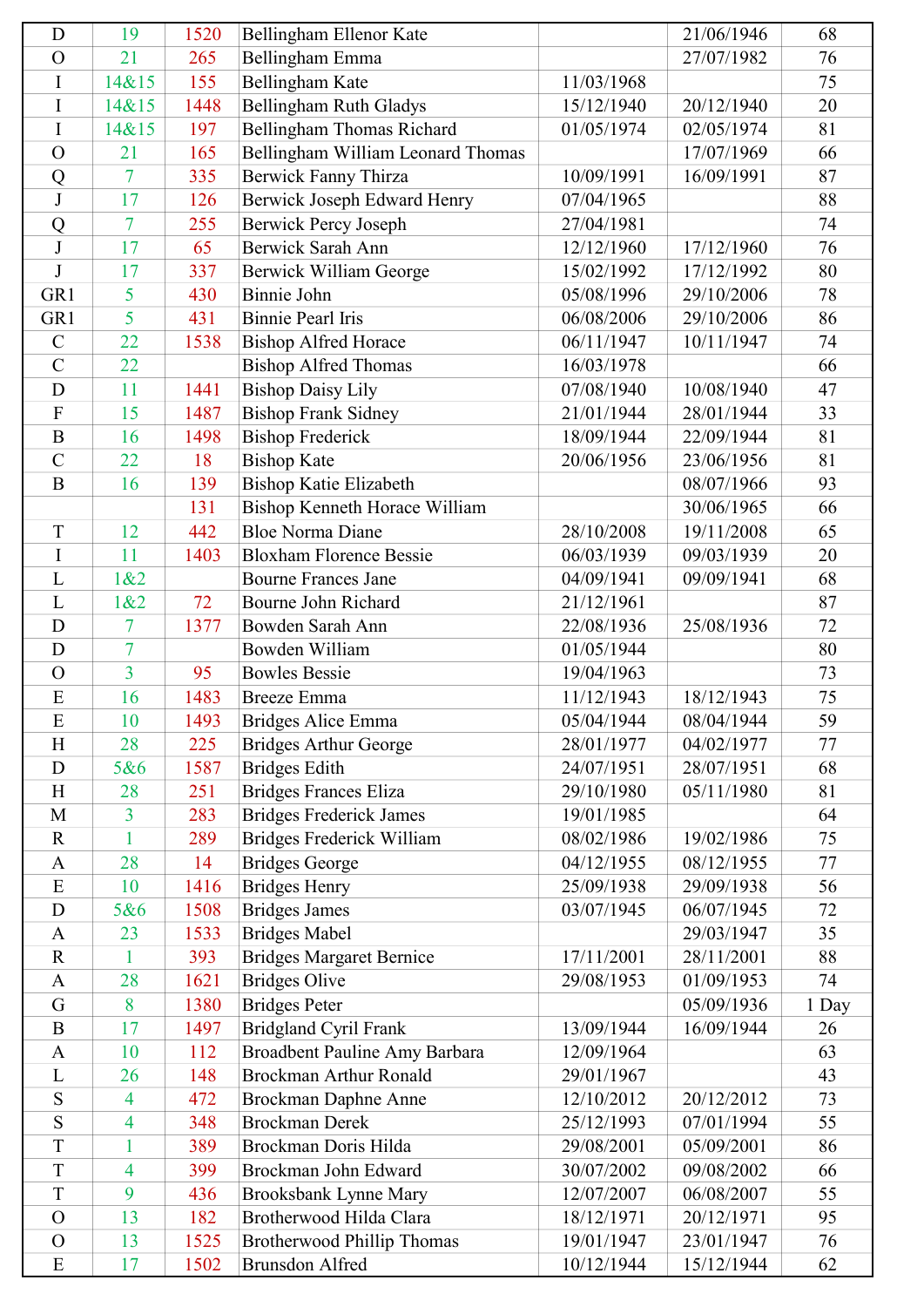| E                          | 17             | 1542         | Brunsdon Edith Jane                                  |                          | 11/02/1948               | 65             |
|----------------------------|----------------|--------------|------------------------------------------------------|--------------------------|--------------------------|----------------|
|                            |                | 92           | Bryant Annie Maria                                   |                          | 20/11/1962               | 91             |
| $\Omega$                   | 11             | 25           | <b>Buggs Beatrice Grace</b>                          | 11/05/1957               | 16/05/1957               | 66             |
| $\Omega$                   | 11             | 179          | <b>Buggs Caroline May</b>                            | 07/01/1971               | 09/01/1971               | 83             |
| $\mathbf{P}$               | 11             | 194          | <b>Buggs Florence Bertha</b>                         | 01/01/1974               | 03/01/1974               | 78             |
| $\overline{O}$             | 10             |              | <b>Buggs Helen</b>                                   | 11/04/1964               |                          | 82             |
| $\overline{O}$             | 9              | 125          | <b>Buggs Herbert John</b>                            | 15/04/1965               |                          | 75             |
| $\Omega$                   | 9              | 248          | <b>Buggs Jean Hester</b>                             | 18/08/1980               | 26/08/1980               |                |
| $\overline{P}$             | 10             | 231          | <b>Buggs Maurice Edward</b>                          | 22/07/1978               | 27/07/1978               | 78             |
| $\mathbf{P}$               | 10             | 180          | <b>Buggs Sarah Elizabeth</b>                         | 21/01/1971               |                          | 70             |
|                            |                | 1631         | <b>Bull Lilian Emily</b>                             |                          | 19/06/1954               | 50             |
| $\mathcal{C}$              | $\overline{3}$ | 1354         | <b>Burgess George King</b>                           | 16/08/1934               | 21/08/1934               | 76             |
| $\mathbf{A}$               | 20&21          | 487          | <b>Butchers Doris Ellen</b>                          | 24/02/2014               | 09/08/2014               | 88             |
| $\mathbf{A}$               | 20&21          | 68           | <b>Butchers George Arthur</b>                        | 24/01/1961               | 25/01/1961               | 71             |
| $\mathbf{A}$               | 20&21          | 486          | <b>Butchers Kathleen Louisa</b>                      | 17/12/1998               | 09/08/2014               | 66             |
| $\mathbf{A}$               | 20&21          | 286          | Butchers Leslie Arthur Edgar                         | 07/06/1985               | 13/06/1985               | 64             |
| $\mathbf{A}$               | 20&21          | 1623         | <b>Butchers Ruth</b>                                 | 22/11/1953               | 28/11/1953               | 65             |
| $\overline{O}$             | 23             | 413          | Capper Eileen                                        | 15/05/2004               |                          | 82             |
| G                          | 19             | 1506         | Carey Leonard                                        |                          | 12/04/1945               | 54             |
| $\mathbf{P}$               | 30             | 235          | Carter Ruth Louisa                                   | 31/01/1979               | 08/02/1979               | 88             |
| ${\bf F}$                  | 19             | 490          | Cavey Bessie Charlotte                               | 11/02/1985               | 24/09/2014               | 87             |
| $\overline{F}$             | 19             | 1510         | Cavey John George D.C.M.                             | 29/07/1945               | 02/08/1945               | 59             |
| ${\bf F}$                  | 19             | 429          | Cavey John Henry                                     | 20/08/2005               | 29/10/2006               | 83             |
| $\overline{O}$             | 25             |              | Chamberlain Isabella                                 | 12/06/1970               |                          | 83             |
| $\Omega$                   | 25             |              | Chamberlain John                                     | 16/01/1951               |                          | 73             |
| $\bf{B}$                   | 9              | 435          |                                                      | 17/07/2007               | 26/07/2007               | 72             |
| K                          | 19             | 1622         | Cheal Cherry<br>Cheesman Frederick                   |                          | 02/09/1953               | 61             |
| G                          | 11             | 1394         | Cheesman Caroline                                    | 30/06/1937               | 02/07/1937               | 49             |
| $\mathbf{A}$               | 24             | 1578         | Cheesman John Edward                                 | 13/01/1951               |                          | 52             |
|                            | 24             | 456          | Cheesman Ronald Henry                                | 12/01/2011               | 03/02/2011               | 77             |
| A<br>GR <sub>3</sub>       | N7             | 506          |                                                      | 20/07/2016               | 16/10/2016               | 81             |
|                            |                |              | Cheesman Shirley Patricia<br>Cheesman William Thomas |                          |                          | $\overline{4}$ |
| G<br>S                     | 7              | 1362         |                                                      | 04/08/1935               | 10/08/1935               | 73             |
| S                          | 1              | 340          | Clark Ada Emily<br>Clark Frederick John              | 30/05/1992<br>27/10/2004 | 08/06/1992               |                |
| I                          | 1<br>33        | 416          | <b>Clements Caroline</b>                             |                          | 09/11/2004               | 88<br>78       |
|                            |                | 104          |                                                      | 05/02/1963               |                          |                |
| K                          | 25             | 281          | <b>Clements Constance Lillian</b>                    | 29/09/1984               | 04/10/1984               | 76             |
| I                          | 33             | 85           | Clements John William                                | 28/02/1962               |                          | 69             |
| K                          | 25             | 154          | <b>Clements Percy William</b>                        | 05/03/1968               | 08/03/1968               | 62             |
| ${\bf S}$                  | 12             | 371          | Cole Bill James William                              | 13/04/1998               | 24/04/1998               | 83             |
| D                          | 31             | 93           | Cole Dorothy                                         | 30/12/1961               |                          | 68             |
| D                          | 31             | 59           | Cole Leslie John                                     | 07/03/1960               | 10/03/1960               | 68             |
| $\mathbf B$                | 18             | 1511         | Cole Samuel                                          |                          | 15/09/1945               | 72             |
| $\mathbf B$<br>$\mathbf F$ | 5              | 1393         | Cole William James                                   |                          | 18/03/1937               | 75             |
|                            | 16&17          | 276          | Collins Daisy Kathleen                               | 03/04/1984               | 11/04/1984               | 81             |
| G                          | 19             | 239          | Collins Elizabeth Ellen                              | 04/07/1979               |                          | 81             |
| J<br>I                     | 3<br>9         | 1345<br>1478 | <b>Collins Ernest Edmond</b>                         | 26/07/1943               | 19/12/1933<br>29/07/1943 | 37<br>70       |
| $\mathbf F$                |                |              | Collins Mary Ann                                     |                          |                          |                |
|                            | 16&17          | 1490         | Collins Stephen<br>Collins Susannah                  |                          | 26/02/1944               | 79             |
| ${\bf F}$                  | 16&17          | 1589         |                                                      |                          | 31/08/1951               | 86             |
| I                          | 8              | 1363         | Collins William                                      | 26/08/1935               | 29/08/1935               | 42             |
| S                          | 14             | 374          | Collins William                                      | 04/12/1998               | 14/12/1998               | 82             |
| I                          | 9              | 53           | Collins William                                      |                          | 14/12/1959               | 88             |
|                            |                | 108          | Colvin Charles Edward                                |                          | 14/02/1963               | 77             |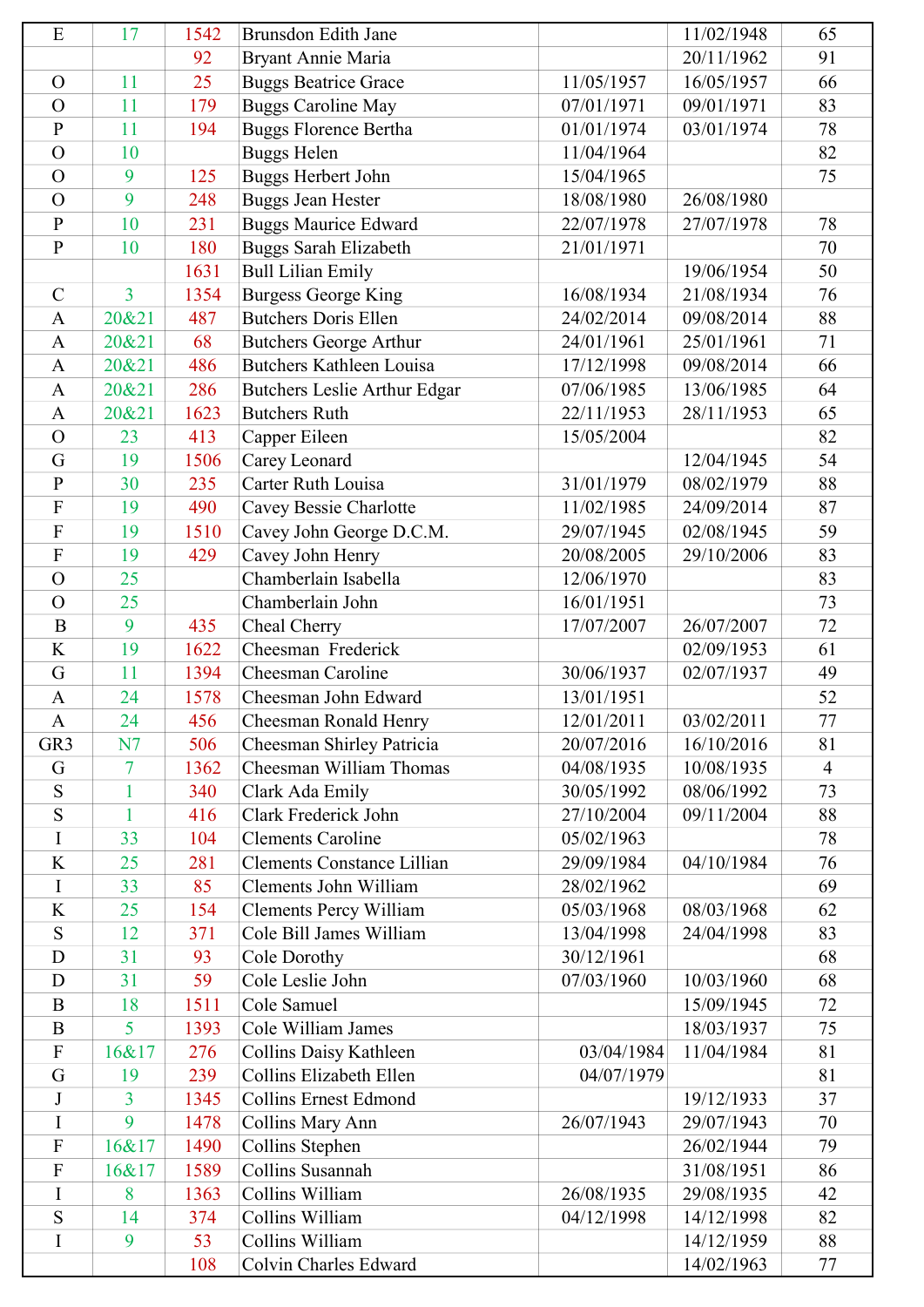|                |                | 90   | Colvin Emma Sarah             |            | 14/12/1962 | 69             |
|----------------|----------------|------|-------------------------------|------------|------------|----------------|
|                |                | 198  | Colvin Mary Ann               |            | 08/04/1974 | 58             |
| $\Omega$       | 8              | 107  | Cooke Mary Lorimer            | 23/02/1963 |            | 94             |
| S              | 8              | 360  | Cooley Sarah Amelia           | 20/04/1996 | 30/04/1996 | 68             |
| T              | $\overline{3}$ | 392  | Cooley Stanley Maurice Van    | 08/11/2001 | 21/11/2001 | 72             |
| $\bf J$        | 29             | 128  | Couldridge Sidney             | 29/09/1965 |            | $78\,$         |
| L              | 19             | 30   | Cox Charles Thomas            |            | 09/11/1957 | 82             |
| N              | 7              | 1562 | Cox Charles Thomas            | 19/07/1949 | 23/07/1949 | 49             |
| L              | 19             | 1603 | Cox Florence Ethel            |            | 17/06/1952 | 32             |
| N              | 7              | 129  | Cox Harriet                   |            | 01/08/1965 | 86             |
| $\overline{C}$ | $\overline{7}$ | 1407 | Croucher Frederick            |            | 25/05/1938 | 80             |
| $\overline{C}$ | 26             | 19   | Dadson George                 |            | 16/10/1956 | 69             |
| $\mathbf{J}$   | 23             |      | Davies Margaret               | 1978       |            | 66             |
| J              | 23             | 381  | Davies Tina                   | 13/12/1999 |            | 37             |
| J              | 23             | 84   | Davies William                | 30/05/1962 |            | 59             |
| I              | 25             | 159  | Davis Alice                   | 10/09/1968 | 13/09/1968 | 65             |
| L              | 22             | 306  | Davis Alice Maud              | 14/09/1988 | 21/09/1988 | 87             |
| I              | 27             | 365  | Davis Arthur B.E.M.           | 05/03/1997 | 26/03/1997 | 93             |
| I              | 27             | 118  | Davis Ellen Harriet Elizabeth | 06/05/1964 |            | 58             |
| $\overline{F}$ | 11             | 1583 | Davis Emily Jane              | 28/02/1950 | 03/03/1950 | 82             |
| H              | 26             | 310  | Davis Ethel Louisa            | 15/05/1989 | 19/05/1989 | 92             |
| L              | 22             |      | Davis George Davis            | 21/08/1961 |            | 63             |
| $\mathbf{F}$   | 8              | 1382 | Davis John                    |            | 11/11/1936 | 60             |
| S              | 13             | 372  | Davis Lionel Thomas           | 26/04/1998 | 01/05/1998 | 83             |
| $\overline{F}$ | 11             | 1422 | Davis Thomas                  | 10/06/1939 | 14/06/1939 | 76             |
| H              | 26             | 223  | Davis Tom                     | 18/01/1977 | 24/02/1977 | 85             |
| I              | 25             | 284  | Davis Will                    | 17/02/1985 | 22/02/1985 | 83             |
| H              | 24             | 480  | Daws Ronald                   | 15/09/2013 | 03/10/2013 | 56             |
| E              | 18             | 1515 | Delves Jessie                 |            | 22/12/1945 | 64             |
| ${\bf N}$      | 25             | 208  | Delves Matilda                | 07/03/1975 | 13/03/1975 | 83             |
| N              | 25             | 184  | Delves Percy John             | 04/09/1972 | 07/09/1972 | 79             |
| G              |                | 1347 | Delves Ralph John             |            | 02/02/1934 | $\overline{3}$ |
| $\overline{C}$ | 6              | 1392 | Diplock Harriett              |            | 09/03/1937 | 69             |
| J              | 26             | 143  | Dolding David John            | 05/04/1967 |            | 21             |
| $\mathbf{J}$   | 25             | 305  | Dolding Dora                  | 22/06/1988 | 30/06/1988 | 76             |
| J              | 25             | 407  | Dolding Herbert               | 17/11/2003 | 27/11/2003 | 92             |
| S              | 16             | 400  | Dolding Peter                 | 07/02/2003 | 20/02/2003 | 70             |
| $\rm K$        | 27             |      | <b>Dolding Phyllis</b>        | 2000       |            | 84             |
| ${\bf S}$      | 16             | 380  | Dolding Shirley Ann           | 17/12/1999 | 30/12/1999 | 66             |
| K              | 27             | 171  | Dolding William Henry         | 06/07/1970 | 07/07/1970 | 57             |
| E              | 21             | 1526 | Donnithorne Gwendolene Maud   |            | 30/01/1947 | 39             |
| $\mathbf R$    | 11             | 333  | Dovey Dorothy May             | 23/06/1991 | 02/07/1991 | 69             |
| $\mathbf R$    | 11             | 317  | Dovey Richard Charles         | 16/01/1990 | 21/01/1990 | 73             |
| $\mathbf{A}$   | 3&4            |      | Down Beatrice Annie           | 06/02/1978 |            | 95             |
| $\mathbf{A}$   | 33 & 34        |      | Down George                   | 19/02/1990 |            | 85             |
| $\mathbf R$    | 9              | 313  | Eaton Clifford Paul           | 05/12/1989 | 14/12/1989 | 36             |
| $\mathbf R$    | 14             | 395  | Eaton Frederick Henry Scott   | 25/12/2002 | 13/01/2003 | 79             |
| $\mathbf R$    | 14             | 325  | Eaton Louisa Amy              | 08/06/1990 | 15/06/1990 | 64             |
| $\mathbf{F}$   | 6              | 1365 | Ellis Albert Elliot           | 05/10/1935 | 08/10/1935 | 81             |
| L              | 18             | 1602 | Ellis Albert William          | 08/06/1952 | 14/06/1952 | 74             |
| K              | 4              | 1339 | Ellis Caroline                | 29/12/1932 | 03/01/1933 | 76             |
| $\mathbf N$    | 8              | 111  | Ellis Edward                  |            | 03/12/1964 | 84             |
| $\bf J$        | 30             | 233  | Ellis Eliza                   | 16/11/1978 | 24/11/1978 | 84             |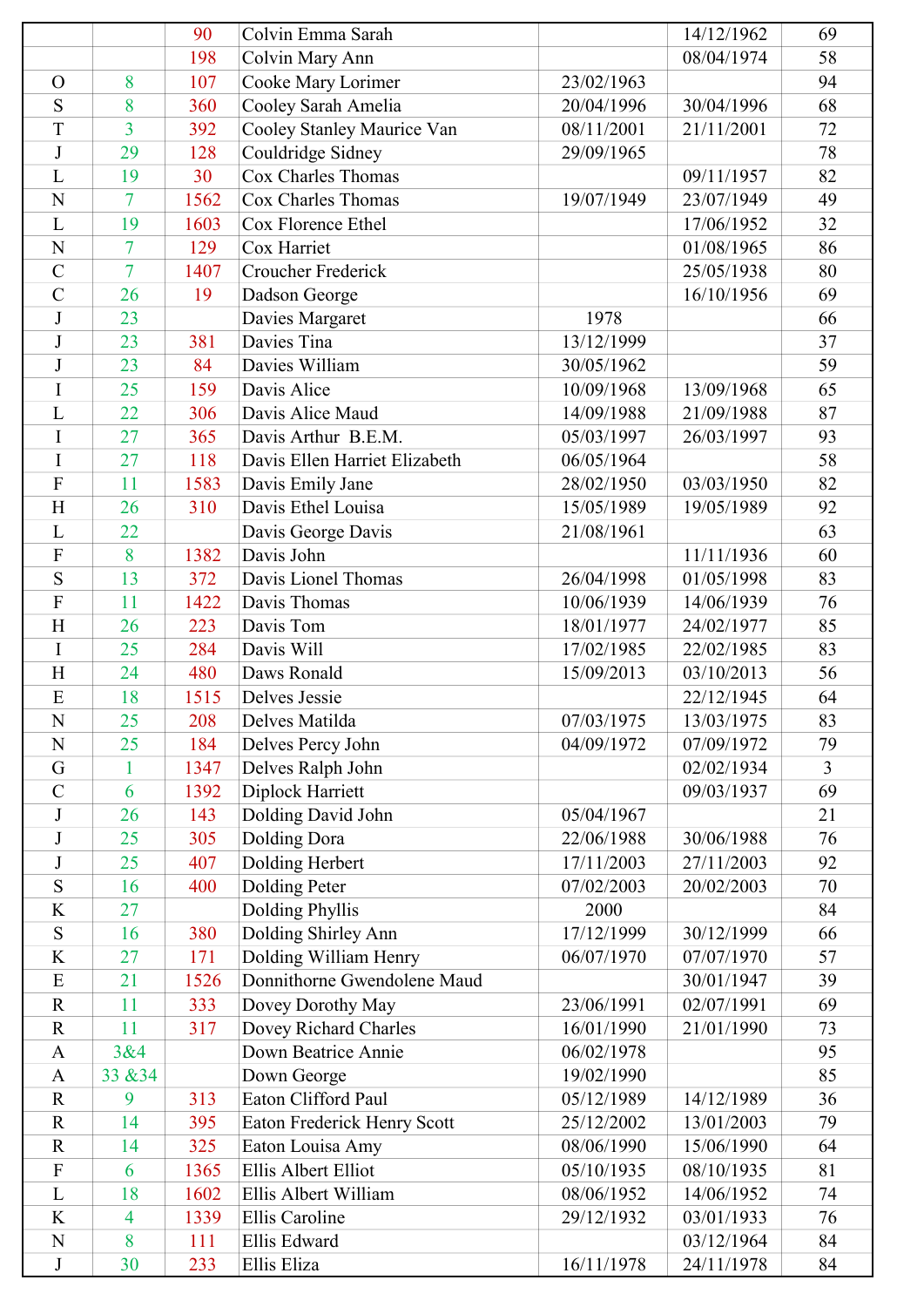| N                         | 8              | 1564        | <b>Ellis Emily</b>                             | 22/09/1949 | 26/09/1949               | 65             |
|---------------------------|----------------|-------------|------------------------------------------------|------------|--------------------------|----------------|
| Q                         | 5              | 253         | Ellis Ernest David Albert                      | 29/11/1980 | 08/12/1980               | 55             |
| E                         | $\overline{7}$ | 1381        | Ellis George Henry                             | 14/10/1936 |                          | 74             |
|                           |                | 93          | Ellis George Henry                             |            | 08/09/1962               | 76             |
| $\mathbf J$               | 30             | 130         | <b>Ellis Isaac Ernest</b>                      | 07/07/1965 |                          | 71             |
| E                         | 7              | 1492        | Ellis Mary Jane                                | 01/04/1944 |                          | 82             |
| $\overline{P}$            | 20             | 219         | Evans Mary Elizabeth                           | 29/09/1976 | 06/10/1976               | 69             |
| E                         | 11             |             | Evens (Webb) Jean                              | 23/11/2010 |                          | 75             |
| $\mathbf N$               | 20             | 15          | <b>Excell Dorothy Emma</b>                     | 28/02/1956 | 03/03/1956               | 53             |
| M                         | 15             | 1572        | Fermor Percy Edgar                             | 14/09/1950 |                          | 48             |
| $\mathbf D$               | 33             | 35          | <b>Field Ellie</b>                             | 20/05/1958 | 24/05/1958               | 78             |
| D                         | 33             | 96          | Field William Lawrence                         | 02/06/1963 |                          | 82             |
| S                         | 21             | 495         | Foreman Beatrice                               | 21/07/2015 | 05/08/2015               | 99             |
| $\overline{C}$            | 9              | 1420        | Foreman Elizabeth                              | 23/03/1939 | 28/03/1939               | 66             |
| $\overline{C}$            | 15             | 1482        | Fowler Amy                                     | 07/12/1943 | 10/12/1943               | 75             |
| ${\bf F}$                 | 27             | 32          | Fowler James F                                 |            | 04/01/1958               | 75             |
| $\overline{F}$            | 10             | 1400        | <b>Fuller Doris Edith Kate</b>                 | 06/01/1938 | 10/01/1938               | $\overline{3}$ |
| I                         | 28             | 217         | Fuller Doris Louisa                            | 14/05/1976 | 19/06/1976               | 73             |
| I                         | 29             | 98          | <b>Fuller Dorothy May</b>                      | 29/07/1963 | 29/08/1963               | 73             |
| N                         | 14             | 1588        | <b>Fuller Edith Harriet</b>                    | 05/08/1951 | 12/08/1951               | 90             |
| $\overline{C}$            | 16             | 1494        | <b>Fuller Emily</b>                            |            | 19/06/1944               | 81             |
| L                         | 29             | 160         | <b>Fuller Florence Ellen</b>                   | 22/11/1968 |                          | 58             |
| $\bf J$                   | 9              | 1406        |                                                |            | 17/05/1938               | 4 Days         |
| L                         | 29             | 261         | Fuller George Sidney Arthur<br>Fuller John     | 05/02/1982 | 11/02/1982               | 81             |
| L                         | 29             | 411         |                                                | 21/11/2003 | 20/03/2004               | 64             |
|                           |                |             | Fuller John Raymond                            |            |                          | 76             |
| $\mathcal{C}$             | $\overline{4}$ | 196<br>1385 | <b>Fuller Mary</b><br>Fuller William           | 31/12/1936 | 21/04/1974<br>06/01/1937 |                |
|                           | 28             |             |                                                | 22/01/1964 |                          | 76             |
| $\rm I$<br>$\overline{N}$ |                | 115         | <b>Fuller William Nelson</b><br>Funnell Alfred | 19/04/1973 | 27/01/1964               | 62             |
|                           | 24             | 193         |                                                |            |                          | 79             |
| $\mathbf I$               | 13             | 1447        | Funnell Alice                                  |            | 19/12/1940               | 65             |
| $\overline{C}$            | 35             | 29          | <b>Funnell Alice Daisy</b>                     |            | 06/11/1957               | 63             |
| J                         | 11             | 1419        | Funnell Cyril John                             | 19/01/1939 | 23/01/1939               | $\overline{3}$ |
| M                         | 13             | 1560        | Funnell Cyril Sydney Ernest                    |            | 18/06/1949               | 39             |
| E                         | 15             |             | <b>Funnell Dennis Charles</b>                  | 31/05/1943 | $Jun-43$                 | 8y11mths       |
| I                         | 29             | 98          | Funnell Dorothy May                            | 29/08/1963 |                          | 73             |
| E                         | 4              | 1357        | Funnell Elizabeth                              |            | 12/01/1935               | 74             |
| F                         | 5              | 1359        | Funnell Horace John                            |            | 07/02/1935               | 78             |
| $\overline{F}$            | $\overline{2}$ | 1           | <b>Funnell James Charles</b>                   | 25/08/1954 | 29/08/1954               | 73             |
| K                         | 9              | 1428        | Funnell Joan                                   |            | 06/10/1939               | 2 1/2 Days     |
| $\bf{I}$                  | 5              | 1337        | <b>Funnell Leonard James</b>                   | 18/11/1932 | 24/11/1932               | 28             |
| I                         | 5              | 1373        | Funnell Leonard John Arthur                    | 06/06/1936 | 10/06/1936               | 41/2           |
| $\boldsymbol{\mathrm{F}}$ | $\overline{2}$ | 1330        | Funnell Mary Emma                              |            | 27/07/1932               | 52             |
| $\bf{B}$                  | 29             | 1628        | Gallivan George                                |            | 11/03/1954               | 75             |
| $\mathbf B$               | 29             | 187         | Gallivan Sophia                                |            | 17/01/1972               | 92             |
| L                         | 25             | 144         | Gasson Elizabeth Mary                          | 06/01/1967 |                          | 93             |
| $\mathbf R$               | $\overline{2}$ | 376         | Gibbs Molly Winifred                           | 06/05/1999 | 07/01/2000               | 81             |
| $\mathbf R$               | $\overline{2}$ | 287         | Gibbs William Thomas                           | 21/06/1985 | 01/07/1985               | 68             |
| $\bf J$                   | 10             | 1415        | Gilbert Frank William                          |            | 17/09/1938               | 2 Mths         |
|                           |                | 134         | Gilbert Robert                                 |            | 09/12/1965               | 86             |
| $\mathbf R$               | 21             | 354         | Gilkerson Dennis Walter James                  | 14/06/1995 | 26/06/1995               | 67             |
| $\mathbf R$               | 23             | 525         | Gilkerson Keith Andrew                         | 28/01/2019 | 01/03/2019               | 56             |
| $\mathcal{O}$             | 14             | 294         | Goad John Thomas (Jack)                        | 03/01/1987 | 13/01/1987               | 82             |
| $\mathcal{O}$             | 14             | 427         | Goad Rosetta                                   | 05/10/2005 |                          | 96             |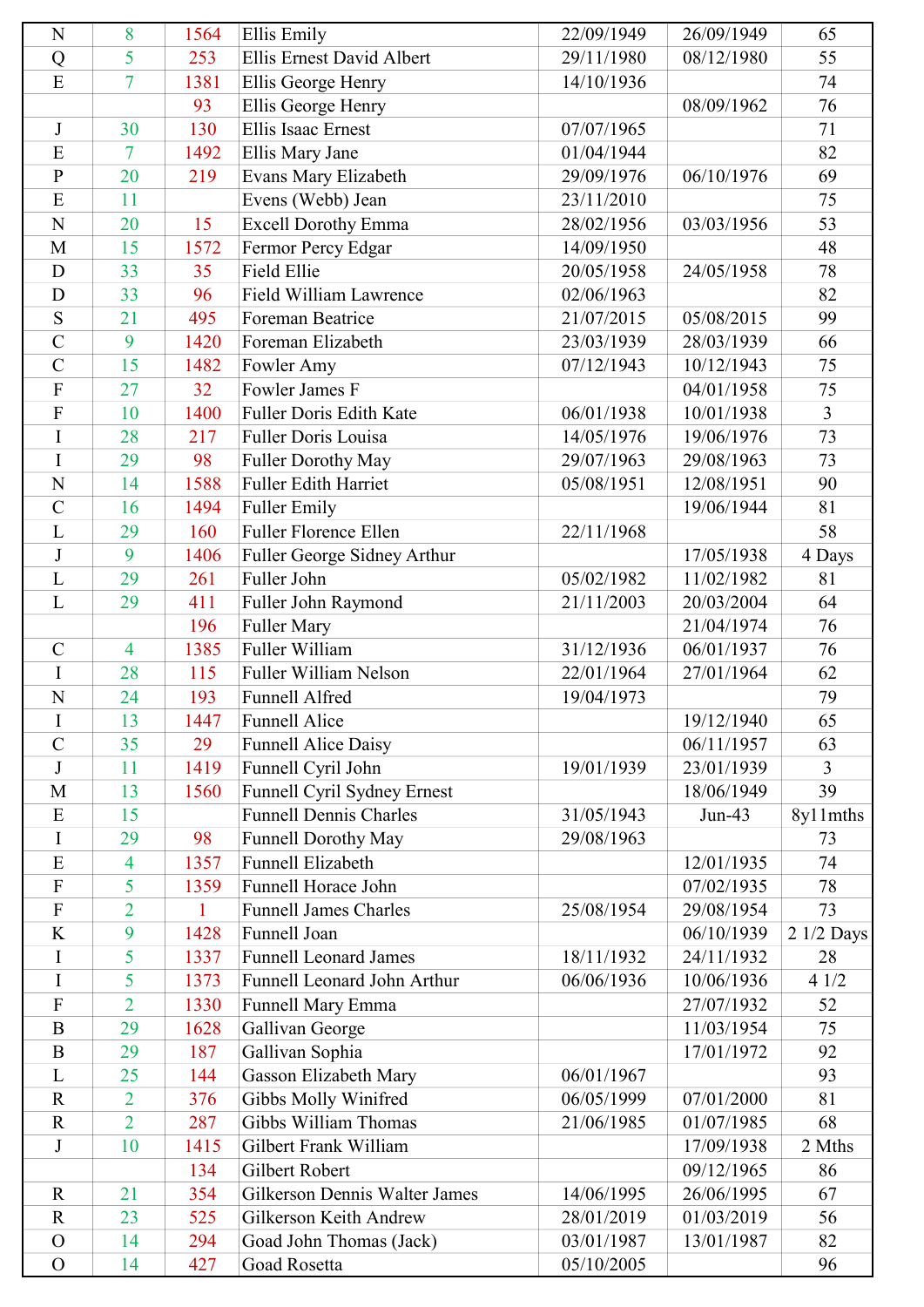|                     |                | 1630 | Goodwin Rosetta                |            | 1954       |        |
|---------------------|----------------|------|--------------------------------|------------|------------|--------|
| N                   | 17             | 1601 | Green Annie Eliza              |            | 14/05/1952 | 67     |
| $\mathbf{A}$        | 32             | 1616 | <b>Green Charles</b>           |            | 17/06/1953 | 39     |
| M                   | 12             | 1611 | Green Charlotte Gwendoline     |            | 26/01/1953 | 63     |
| G                   | 12             | 1401 | <b>Green Frank</b>             |            | 08/02/1938 | 68     |
| N                   | 17             | 127  | Green Frederick                |            | 07/03/1965 | 86     |
| M                   | 12             | 1554 | Green Frederick Samuel Charles |            | 02/03/1949 | 62     |
|                     |                | 1491 | Green Leslie                   |            | 07/03/1944 | 7 mths |
|                     |                | 157  | Green Lily Elizabeth Emily     |            | 01/04/1968 | 82     |
| E                   | $\overline{2}$ | 1328 | Greenfield George              |            | 30/03/1932 | 62     |
| $\mathbf{P}$        | 23             | 226  | Griffiths Gower Barham         | 03/04/1977 | 14/04/1977 | 56     |
| $\overline{C}$      | 19             | 275  | <b>Grist Charles</b>           | 22/03/1984 | 03/04/1984 | 97     |
| $\overline{C}$      | 19             | 1519 | <b>Grist Edith</b>             | 11/06/1946 | 15/06/1946 | 58     |
| K                   | $\overline{3}$ | 1340 | Grist Frederick Chittenden     |            | 19/01/1933 | 18     |
| K                   | 21             | 145  | Grote James Albert             | 25/05/1967 |            | 80     |
| K                   | 21             | 26   | Grote Martha Rosina            | 30/05/1957 | 03/06/1957 | 70     |
| Q                   | 1              | 244  | Hague Millicent Kathleen       |            | 02/03/1980 | 76     |
| $\mathcal{O}$       | 18&19          |      | Hammacott Ernest               | 05/01/1980 |            | 97     |
| H                   | 24             | 479  | Harris (Hughes) Richard Henry  | 12/04/2012 | 03/10/2013 | 57     |
| T                   | 19             | 467  | Harris Margaret Rosemary       | 05/12/2011 | 03/01/2012 | 68     |
| $\overline{P}$      | 26             | 232  | Hart Albert (Ted) Edward       | 30/10/1978 | 10/11/1978 | 35     |
| $\mathbf{P}$        | 26             | 263  | Hart Rose Lydia                | 22/07/1982 | 27/07/1982 | 77     |
| M                   | 14             | 259  | <b>Hastie Ernest</b>           |            | 02/07/1981 | 79     |
| M                   | 14             | 1566 | Hastie Katie                   |            | 21/10/1949 | 40     |
| K                   | 20             | 221  | Hatch Caroline                 |            | 31/12/1976 | 95     |
| ${\bf S}$           | 18             | 474  | <b>Hatch Dorothy Mary</b>      | 17/02/2013 | 05/03/2013 | 90     |
| $\mathcal{O}$       | 26             | 321  | Hatch Ivy Elizabeth            | 28/02/1990 | 08/03/1990 | 86     |
| S                   | 18             | 384  | Hatch James Robert             | 04/02/2001 | 13/02/2001 | 81     |
| $\bf I$             | 12             | 1410 | Hatch Lionel Kenneth           |            | 22/06/1938 | 18     |
| $\rm K$             | 5              | 1348 | Hatch Margaret                 |            | 07/02/1934 | 20     |
| K                   | 20             | 11   | Hatch Robert William           |            | 03/09/1955 | 78     |
| J                   | 34             | 99   | Hatch Sidney Roland            | 31/12/1963 |            | 52     |
| $\overline{O}$      | 26             | 178  | Hatch Wilfred George           | 07/07/1971 | 10/07/1971 | 69     |
| $\bf{B}$            | 14             | 1518 | Hayward Rose Betsy             | 31/05/1946 | 05/06/1946 | 83     |
| $\overline{B}$      | 14             | 1474 | Hayward Rose William           | 19/03/1943 | 25/03/1943 | 82     |
| $\mathbf{F}$        | 32&33          | 37   | <b>Hearsey Bertram</b>         | 30/09/1958 | 04/10/1958 | 70     |
| ${\bf F}$           | 32&33          |      | Hearsey Joan                   | 18/05/2005 |            | 84     |
| $\mathbf{F}$        | 32&33          | 163  | Hearsey Minnie                 | 22/08/1969 | 28/08/1969 | 74     |
| ${\bf F}$           | 32&33          | 417  | Hearsey William (Bill)         | 13/01/2004 | 09/10/2004 | 83     |
| S                   | 5              | 350  | Herbert Margaret Rose          | 30/08/1994 | 08/09/1994 | 50     |
| D                   | 14             | 1473 | Hewitt Mary Kathleen Ivy       | 03/03/1943 | 11/03/1943 | 27     |
| T                   | 6              | 420  | Hill David Arthur              | 26/01/2005 | 07/02/2005 | 67     |
| GR <sub>3</sub>     | R <sub>3</sub> | 514  | Hobbs Colleen Jean             | 02/04/2018 | 10/06/2018 | 87     |
| GR <sub>3</sub>     | R <sub>3</sub> | 504  | Hobbs David Thomas             | 11/06/2016 | 11/09/2016 | 84     |
| $\mathbf{O}$        | 28             | 212  | Hobbs Elsie Lily               | 26/10/1975 | 31/10/1975 | 81     |
| $\mathbf R$         | 20             | 338  | Hobbs Geraldine Anne           | 29/03/1992 | 02/04/1992 | 46     |
| $\mathbf R$         | 20             | 457  | Hobbs Guy William              | 16/07/2008 | 08/05/2011 | 69     |
| $\overline{O}$      | 20             | 222  | Hobden Charlotte               | 14/01/1977 | 21/01/1977 | 88     |
| $\mathbf{O}$        | 20             | 167  | Hobden David William           | 02/05/1969 |            | 83     |
|                     | 14             | 269  | Hobden Ellen Elizabeth         | 18/05/1983 | 25/05/1983 | 61     |
| Q<br>$\overline{Q}$ | 14             | 409  | Hobden George William          | 27/01/2004 | 09/02/2004 | 85     |
| $\mathbf N$         | 24             |      |                                | 27/06/2003 | 26/07/2003 | 76     |
|                     |                | 403  | Hoddinott Ida May              |            |            |        |
|                     |                | 48   | Horley James                   |            | 13/07/1959 | 76     |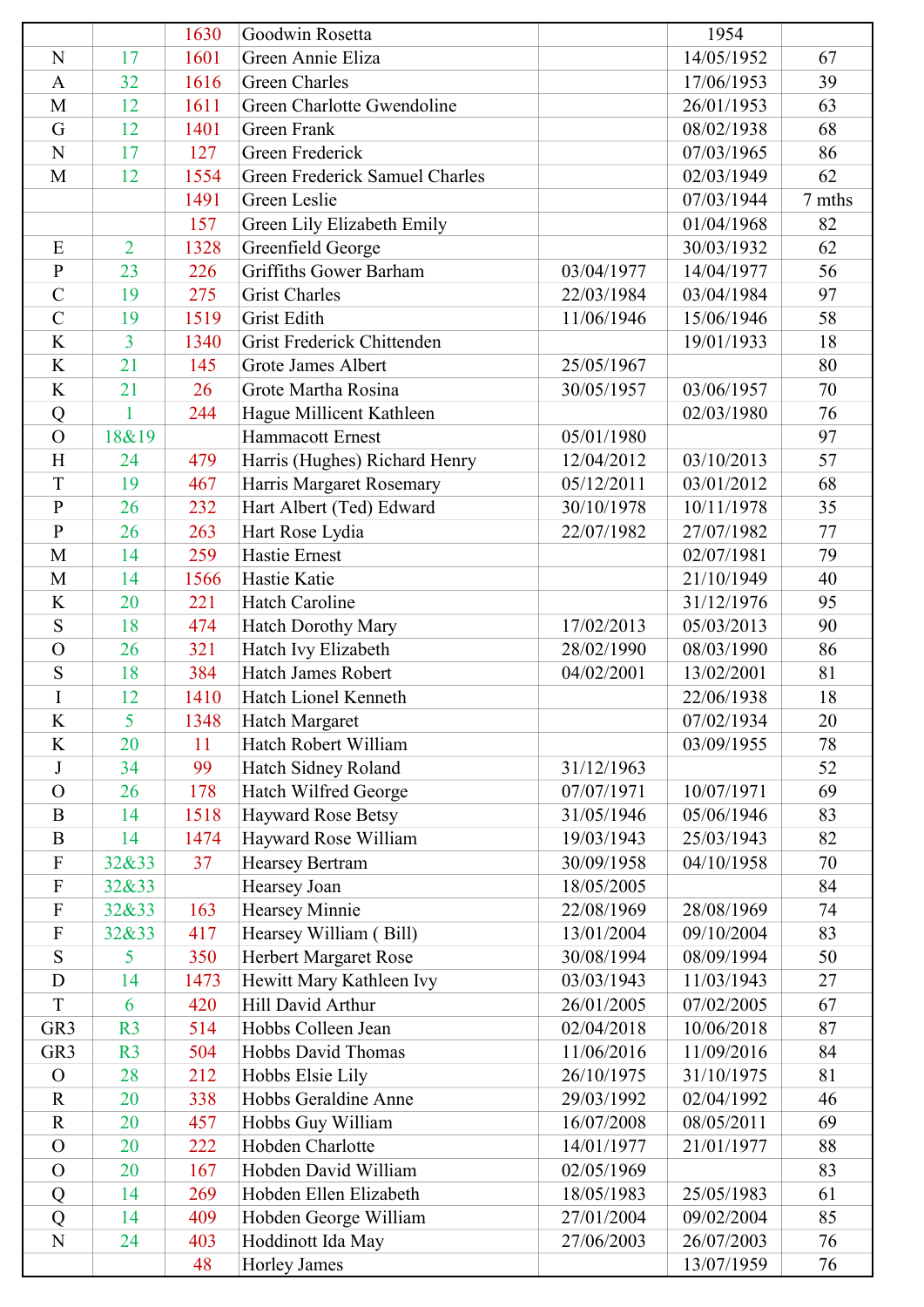| D               | 13             | 1467 | Horley John Thomas             | 06/06/1942 | 11/06/1942 | 22             |
|-----------------|----------------|------|--------------------------------|------------|------------|----------------|
| I               | 21             |      | Horrigan Kathleen Violet       | 1986       |            | 77             |
| GR <sub>3</sub> | 3              | 473  | <b>Howard Ernest John</b>      | 12/02/2012 | 21/10/2012 | 85             |
| I               | $\mathbf{1}$   | 484  | Hudgell Rose May               | 22/04/2014 | 15/09/2014 | 82             |
| E               | 8              | 1384 | Huggins Harry                  | 28/11/1936 | 02/12/1936 | 65             |
| E               | 8              | 1551 | Huggins Sarah Ann              |            | 31/01/1949 | 85             |
| H               | 24             | 119  | Hughes Anthony Clive           | 21/07/1964 |            | $\overline{4}$ |
| H               | 24             | 321  | Hughes Griffith Henry          | 08/01/1990 | 25/01/1990 | 79             |
| H               | 24             | 396  | Hughes Rosemary Priscilla      | 18/05/2003 | 30/06/2003 | 76             |
| ${\bf P}$       | 24             | 236  | Humphrey Albert Walter John    | 10/03/1979 | 14/03/1979 | 85             |
| G               | 34             | 66   | <b>Humphrey Bessie</b>         | 15/12/1960 | 21/12/1960 | 66             |
|                 |                | 246  | Humphrey Edith Lily Grace      |            | 22/07/1980 | 89             |
| G               | 34             |      | <b>Humphrey George</b>         | 01/05/1977 |            | 85             |
| $\mathbf{A}$    | 29             | 1619 | Humphrey Hannah                |            | 04/08/1953 | 87             |
| $\mathbf{P}$    | 24             |      | Humphrey Olive                 | 28/06/1977 |            | 79             |
|                 |                | 150  | Humphrey William               |            | 28/12/1967 | 77             |
| $\mathbf R$     | 15             | 326  | Hyder Frederick Peter          | 04/10/1990 | 12/10/1990 | 69             |
| $\mathbf B$     | 21             | 1534 | Hyland George Henry            | 03/05/1947 | 08/05/1947 | 68             |
| J               | 24             | 199  | <b>Hyland Lily Violet</b>      | 29/06/1974 | 19/07/1974 | 77             |
| $\mathbf B$     | 30             | 1627 | Hyland Lucy Ellen              |            | 04/03/1954 | 84             |
| GR1             | 3              | 404  | <b>Hyland Reginald James</b>   | 30/07/2003 | 11/08/2003 | 57             |
| G               | 14             | 1434 | <b>Hyland Thomas</b>           |            | 27/02/1940 | 79             |
| J               | 24             | 168  | <b>Hyland Walter James</b>     | 13/03/1969 |            | 75             |
| $\mathbf N$     | 15             | 1594 | Hyland William James           | 17/11/1951 | 24/11/1951 | 70             |
| I               | 20             | 83   | Jackson Christopher            | 10/02/1962 |            | 1 day          |
| $\mathbf O$     | 18&19          | 1615 | Jarman Eliza Annie             | 24/03/1953 | 28/03/1953 | 85             |
| $\Omega$        | 18&19          | 324  | Jarman John William            | 24/05/1990 | 02/06/1990 | 84             |
| K               | 8              | 1379 | Jeffrey Frederick Charles      |            | 29/08/1936 | 63             |
| $\rm K$         | 6              | 1367 | Jeffrey Kate                   |            | 31/10/1935 | 59             |
| ${\bf N}$       | $\overline{3}$ | 334  | Jenkins Henry Alfred           | 15/08/1991 |            | 62             |
| N               | $\overline{3}$ | 375  | Jenkins Lillian Louisa         | 31/03/1999 |            | 69             |
| I               | 30             | 105  | Jenner Albert                  |            | 01/04/1963 | 77             |
| L               | 17             | 114  | Jenner Daisy Maria             |            | 14/07/1964 | 71             |
| I               | 30             | 169  | Jenner Dora                    |            | 04/03/1969 | 84             |
| I               | 23             | 207  | Jenner Frederick William       | 02/03/1975 | 07/03/1975 | 73             |
| I               | 23             | 101  | Jenner Grace Louisa            | 24/02/1963 |            | 73             |
| L               | 17             | 1600 | Jenner Henry George            | 24/03/1952 | 27/03/1952 | 62             |
| $\mathbf I$     | 30             | 322  | Jenner Peggy Marion            | 11/02/1990 | 15/03/1990 | 66             |
| $\mathbf R$     | 13             | 320  | Jenner Phyllis Hetty           | 25/02/1990 | 02/03/1990 | 67             |
| D               | 10             | 1429 | Jenner Rowland                 | 21/11/1939 | 24/11/1939 | 20             |
| $\overline{C}$  | 12             | 1450 | Jenner Sheila Margaret         |            | 20/02/1941 | 6              |
| $\mathbf R$     | 13             |      | Jenner Thomas William Clifford | 2005       |            | 85             |
| T               | 16             | 454  | Johnson Louisa Susan           | 08/08/2010 | 16/08/2010 | 85             |
| $\mathbf{A}$    | 3&4            | 1358 | Jones Henrietta Elizabeth      | 24/01/1935 | 28/01/1935 | 77             |
| $\mathbf{A}$    | 3&4            | 1395 | Jones Hinton                   | 08/07/1937 | 12/07/1937 | 86             |
| $\mathbf{A}$    | 5&6            | 1598 | Jones John Hinton              | 29/01/1952 | 02/02/1952 | 67             |
| $\mathbf{A}$    | 5&6            | 191  | Jones Minnie Irene             | 30/06/1973 | 05/07/1973 | 84             |
| $\mathbf{A}$    | 5&6            | 448  | Jones Pamela Diane             | 16/06/2009 | 07/07/2009 | 81             |
| $\mathcal{C}$   | 17             | 1581 | Joy Annie                      | 11/02/1951 | 14/02/1951 | 80             |
| $\mathbf{J}$    | 7              | 1386 | Joy Everard Thomas             | 13/01/1937 | 20/01/1937 | 55             |
| M               | 17             | 1584 | Joy Grace Alice Leathy         | 07/03/1951 | 12/03/1951 | 58             |
| $\mathcal{C}$   | 17             | 1505 | Joy Henry William              | 26/02/1945 | 28/02/1945 | 76             |
| J               | $\overline{7}$ | 1626 | Joy Sarah Ellen                | 11/02/1954 | 16/02/1954 | 69             |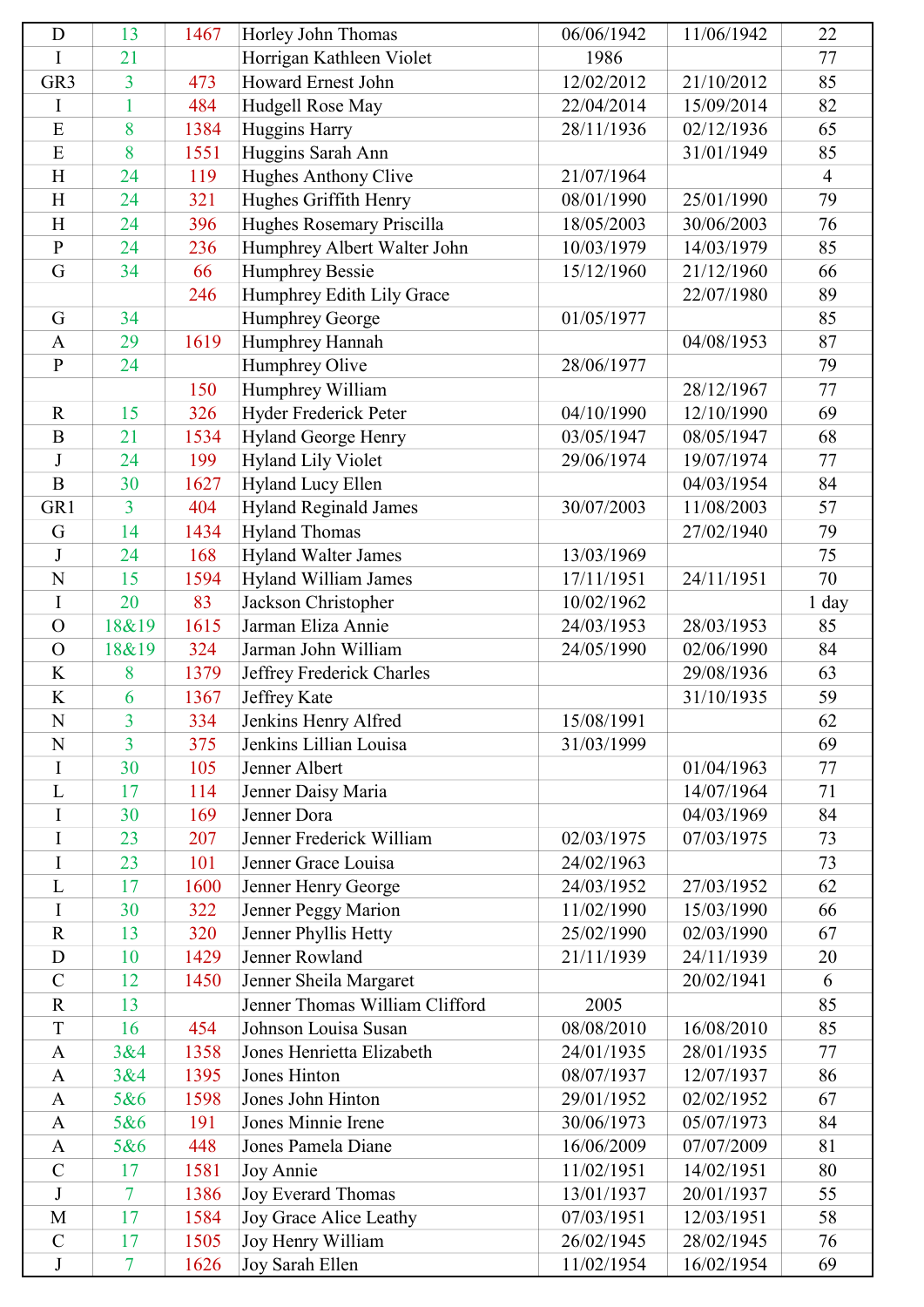|                 | <b>Seat</b>    | 423  | Joy Trevor Edward           | 05/09/2004 | 21/05/2005 | 64 |
|-----------------|----------------|------|-----------------------------|------------|------------|----|
| $\mathbf R$     | 4              | 293  | Joyce Herbert Edward        | 10/12/1986 | 17/12/1986 | 75 |
| $\mathbf R$     | $\overline{4}$ | 358  | Joyce Isabella Jane Rose    | 02/02/1996 | 08/02/1996 | 82 |
|                 |                | 50   | Joyce Mary Ann              |            | 07/10/1959 | 73 |
| L               | $\overline{4}$ | 1549 | Keel Mary                   | 13/01/1949 | 15/01/1949 | 81 |
| $\mathbf D$     | 31             |      | Kemp Bert                   | 12/05/1985 |            | 64 |
| G               | 33             | 43   | Kemp Eliza                  | 24/02/1959 | 28/02/1959 | 85 |
| E               | 14             | 1476 | Kemp Florence               | 14/05/1943 | 19/05/1943 | 29 |
| S               | 9              | 362  | Kemp Hilda Ruth             | 02/10/1996 | 15/10/1996 | 73 |
| GR <sub>3</sub> | $\overline{2}$ | 470  | Kemsley William Kenneth     | 01/04/2012 | 13/05/2012 | 69 |
| T               | $\overline{2}$ | 390  | Khan Helen Bili             | 07/10/2001 | 17/10/2001 | 27 |
| $\mathcal{O}$   | 29             | 213  | King Robert                 | 02/01/1976 |            | 81 |
| $\mathbf{P}$    | 28             | 356  | King Rosetta Dorothy May    | 27/04/1995 | 05/05/1995 | 90 |
| $\bf J$         | 20             | 31   | King Sidney James           | 16/12/1957 | 19/12/1957 | 64 |
| J               | 16             | 120  | Kingsley Christopher        |            | 16/04/1964 |    |
| S               | 10             | 367  | Kingsley Lorraine Lillian   | 17/07/1997 | 25/07/1997 | 71 |
| Q               | 3              | 249  | Knight Ernest Albert        | 30/09/1980 | 06/10/1980 | 74 |
| $\mathbf F$     | 18             | 1504 | Knight Ernest John          |            | 19/01/1945 | 78 |
| Q               | 3              | 311  | Knight Eva Mollie Louisa    | 30/05/1989 | 07/06/1989 | 74 |
| $\overline{F}$  | 20             | 1516 | Knight Fanny                | 11/01/1946 | 16/01/1946 | 53 |
| GR <sub>3</sub> | 6              | 485  | Knight Josephine            | 31/03/2013 | 22/06/2014 | 76 |
| <b>GR</b>       | N <sub>6</sub> | 525  | Knight Peter Henry John     | 21/11/2018 | 17/03/2019 | 87 |
| E               | 6              | 6    | Knight Sarah Ann            |            | 21/07/1936 | 80 |
| $\overline{O}$  | 22             | 377  | Knighton Elizabeth          | 18/08/1999 | 25/08/1999 | 79 |
| $\Omega$        | 22             | 164  | Knighton Frederick Ernest   | 25/08/1969 | 29/08/1969 | 51 |
| J               | $\overline{2}$ | 1338 | Knowles Alfred Stanley      | 28/11/1932 | 03/12/1932 | 53 |
| S               | $\overline{3}$ | 469  | Koritsas Mavis              | 16/04/2012 | 10/05/2012 | 71 |
| S               | $\overline{3}$ | 344  | Koritsas Philip             | 02/03/1993 | 06/03/1993 | 55 |
|                 |                | 151  | Lamb Frederick J            |            | 28/12/1967 | 70 |
| Opposite door   |                |      | Lamb Michael John           | 06/12/1998 |            | 57 |
| T               | 23             | 527  |                             | 13/04/2019 | 30/04/2019 | 72 |
|                 |                |      | Lane Lesley Vivienne        |            |            |    |
| E               | 29             | 339  | Langridge Bessie Elizabeth  | 02/05/1992 | 11/05/1992 | 86 |
| I               | 32             | 82   | Langridge Edward John       | 13/04/1962 |            | 62 |
| I               | 32             | 268  | Langridge Elise             | 03/04/1983 | 11/04/1983 | 78 |
| K               | 18             | 1610 | Langridge Elizabeth Elgin   | 16/12/1952 | 20/12/1952 | 85 |
| J               | 8              |      | Langridge Eva Jean          | 16/10/1937 | 20/10/1937 | 8  |
| L               | 20/21          | 206  | Langridge Florence Mary Ann | 10/02/1975 |            | 82 |
| E               | 29             | 56   | Langridge Frederick         | 04/02/1960 | 09/02/1960 | 54 |
| K               | 18             | 9    | Langridge John              | 18/03/1955 | 22/03/1955 | 87 |
| K               | 15             | 132  | Langridge Mable             | 20/03/1965 | 20/03/1965 | 84 |
| $\mathbf{A}$    | 22             | 1529 | Langridge Timothy           |            | 24/02/1947 | 87 |
| K               | 15             | 1606 | Langridge William           | 16/08/1952 | 20/08/1952 | 67 |
| L               | 20/21          | 1582 | Langridge William           | 01/03/1951 |            | 80 |
| L               | 23             | 173  | Large Ada Annie Mildred     | 18/01/1970 | 22/01/1970 | 76 |
| L               | 23             | 74   | Large Alfred George         | 28/09/1961 |            | 66 |
| ${\bf F}$       | 30&31          | 434  | Large Bridget               | 26/03/2007 | 04/04/2007 | 88 |
| S               | 20             | 494  | Large Charles Alfred        | 13/03/2015 | 27/03/2015 | 84 |
| L               | 14             | 270  | Large Edith Elizabeth Jane  | 24/05/1983 | 27/05/1983 | 82 |
| ${\bf F}$       | 30&31          | 176  | Large Elizabeth             | 09/01/1971 | 11/01/1971 | 83 |
| L               | 14             | 1585 | Large George Baden          | 13/04/1951 | 17/04/1951 | 50 |
| S               | 19             | 386  | Large George Kenneth        | 11/06/2001 | 02/07/2001 | 69 |
| ${\bf F}$       | 30&31          | 398  | Large Leslie Claude         | 04/07/2002 | 15/07/2002 | 80 |
| E               | 31             | 250  | Large Minnie                | 01/10/1980 | 09/10/1980 | 83 |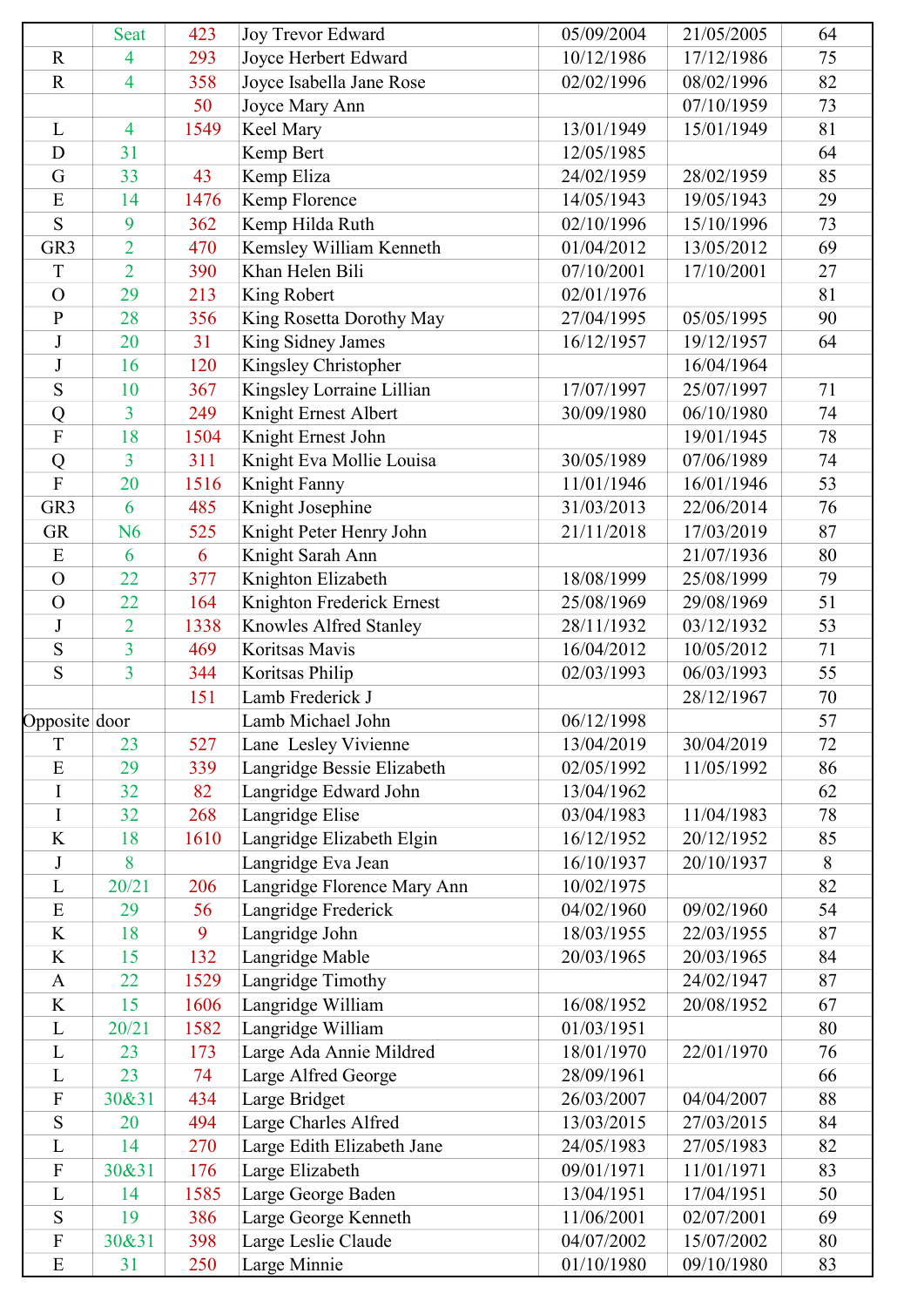| E                | 31                               | 49             | Large Thomas                      | 07/08/1959 | 10/08/1959 | 66               |
|------------------|----------------------------------|----------------|-----------------------------------|------------|------------|------------------|
| E                | 31                               | 359            | Large Tonny                       | 02/03/1996 | 29/03/1996 | 74               |
| $\overline{F}$   | 30&31                            | 39             | Large William John                | 24/01/1959 | 29/01/1959 | 60               |
| $\overline{B}$   | 4                                | 1608           | Larkin Mary Ann                   | 06/11/1952 | 08/11/1952 | 79               |
| $\mathbf B$      | $\overline{4}$                   | 23             | Larkin William                    | 26/03/1957 | 30/03/1957 | 88               |
| $\mathbf R$      | 22                               | 497            | Law Raymond                       | 24/09/2015 | 16/10/2015 | 80               |
| $\mathbf B$      | 10                               | 1425           | Lawrence Albert                   | 02/09/1939 | 06/09/1939 | 62               |
| D                | 23 & 24                          | $\overline{4}$ | Lawrence Alice                    | 25/09/1954 | 28/09/1954 | 79               |
| $\mathbf{P}$     | 15                               |                | Lawrence Alice Marjory            | 03/07/1967 |            | 43               |
| G                | 16                               | 1455           | Lawrence Arthur Oliver            |            | 06/06/1941 | 56               |
| G                | 10                               | 1391           | Lawrence Charles                  | 30/01/1937 | 05/02/1937 | 76               |
| $\bf{B}$         | 20                               | 1532           | Lawrence Emma                     | 19/03/1947 | 22/03/1947 | 84               |
| $\overline{F}$   | $\mathbf{1}$                     | 1326           | Lawrence Frank                    | 11/02/1932 | 16/02/1932 | 49               |
| D                | 23&24                            | 1580           | Lawrence Harry                    | 06/02/1951 | 10/02/1951 | 76               |
| $\bf{B}$         | 10                               | 81             | Lawrence Rose                     | 19/01/1962 |            | 84               |
| G                | 26                               | 97             | Leach Arthur Thomas               | 15/05/1963 |            | 77               |
| $\rm I$          | 23                               | 304            | Leach Cissie                      | 09/04/1988 | 10/06/1988 | 63               |
| G                | 26                               | 214            | Leach Eleanor                     | 19/02/1976 | 26/02/1976 | 89               |
| I                | $\overline{4}$                   | 1334           | Leach Hannah Eliza                | 19/09/1932 | 24/09/1932 | 72               |
| N                | 16                               | 1599           | Leadbetter Annie                  | 15/02/1952 | 20/02/1952 | 91               |
| L                | 31                               |                | Leete Jody Ann                    |            | 22/06/1979 | 6mths            |
| S                | 11                               | 488            | Lewis Audrey Muriel               | 05/08/2014 | 18/08/2014 | 86               |
| Q                | 20                               | 282            | Lewis Cecil David                 | 29/10/1984 | 01/11/1984 | 80               |
| $\mathbf R$      | 8                                | 312            | Lewis Daniel James                | 27/11/1989 | 05/12/1989 | 3 Days           |
| S                | 11                               | 370            | Lewis John Richard                | 11/03/1998 | 19/03/1998 | 73               |
| $\overline{O}$   | 20                               | 446            | Long Dorothy Alice                | 10/05/2009 | 11/06/2009 | 95               |
| Q                | 18                               | 277            | <b>Looker Ethel Harriet</b>       | 15/04/1984 | 25/04/1984 | 84               |
| $\rm I$          | 34                               | 432            | Maddocks Edith May                | 06/02/2007 | 16/02/2007 | 81               |
| $\rm I$          | 34                               | 78             | Maddocks Pamela Christine         | 28/01/1962 |            | 15               |
| $\bf I$          | 34                               | 351            | Maddocks William George           | 06/02/1995 | 03/03/1995 | 73               |
| J                | 23                               | 412            | Mansfield Clifford Andrew         | 07/04/2004 | 22/05/2004 | 42               |
| M                | 10                               | 1552           | <b>Marchant Rose</b>              |            | 07/02/1949 | 70               |
| $\mathbf C$      | <b>Tree</b>                      | 513            | Marriner Alice Dorothy            | 28/01/2018 | 08/04/2018 | 91               |
| $\overline{P}$   | 21                               | 397            | Marshall David                    | 14/08/2001 | 18/08/2001 | 67               |
| N                | 23                               | 192            | <b>Marshall Ernest</b>            | 27/06/1973 | 03/07/1973 | 80               |
| $\mathbf{P}$     | 21                               | 220            | Marshall Ernest Raymond           | 04/12/1976 | 10/12/1976 | 52               |
| N                | 23                               | 290            |                                   | 06/03/1986 | 14/03/1986 | 85               |
| G                | 13                               | 1414           | Marshall Lily Ethel<br>Martin Ann | 17/08/1938 | 20/08/1938 | 81               |
| D                |                                  | 1556           | <b>Martin Charles</b>             |            | 23/04/1949 | 86               |
| I                | $\overline{2}$<br>$\overline{7}$ | 1361           | <b>Martin James</b>               | 27/07/1935 | 31/07/1935 | 84               |
| T                | 5                                | 406            | Martin John Thomas                | 03/09/2003 | 11/09/2003 | 83               |
| D                | $\overline{2}$                   | 1324           | Martin Rhoda Ellen                |            | 23/01/1932 | 64               |
|                  |                                  |                |                                   |            |            |                  |
| D                | 21<br>17                         | 1544           | Martin William                    |            | 05/08/1948 | 70               |
| $\mathbf R$      |                                  | 328            | Matthews Douglas William          | 16/01/1991 | 23/01/1991 | 70               |
| $\boldsymbol{B}$ | 6                                | 1396           | Maynard Jesse Alfred Austin       | 01/09/1937 | 04/09/1937 | 56               |
| $\mathbf{A}$     | 7                                | 345            | Mercer Anne Harriet               | 06/05/1993 | 02/06/1993 | 95               |
| A                | 9                                |                | Mercer Arthur S                   | 29/06/1961 |            | 72               |
| $\mathbf{A}$     | $\overline{7}$                   | 1398           | Mercer Eliza                      | 26/01/1937 | 30/01/1937 | 74               |
| $\mathbf{A}$     | $\overline{7}$                   | 1436           | Mercer Sydney Lawrence            | 19/04/1940 | 22/04/1940 | 72               |
| GR1              | $\overline{2}$                   | 402            | Meredith Margaret                 | 11/02/2003 | 19/04/2003 | 92               |
| GR1              | $\overline{2}$                   | 401            | Meredith Ronald Edgar             | 20/02/2002 | 19/04/2003 | 89               |
| M                | 1                                | 211            | Miles Melisa                      | 15/06/1975 | 25/06/1975 | $\boldsymbol{0}$ |
| $\rm I$          | $\overline{3}$                   |                | Miller Mary Anne                  | 13/09/1932 | 17/09/1932 | 87               |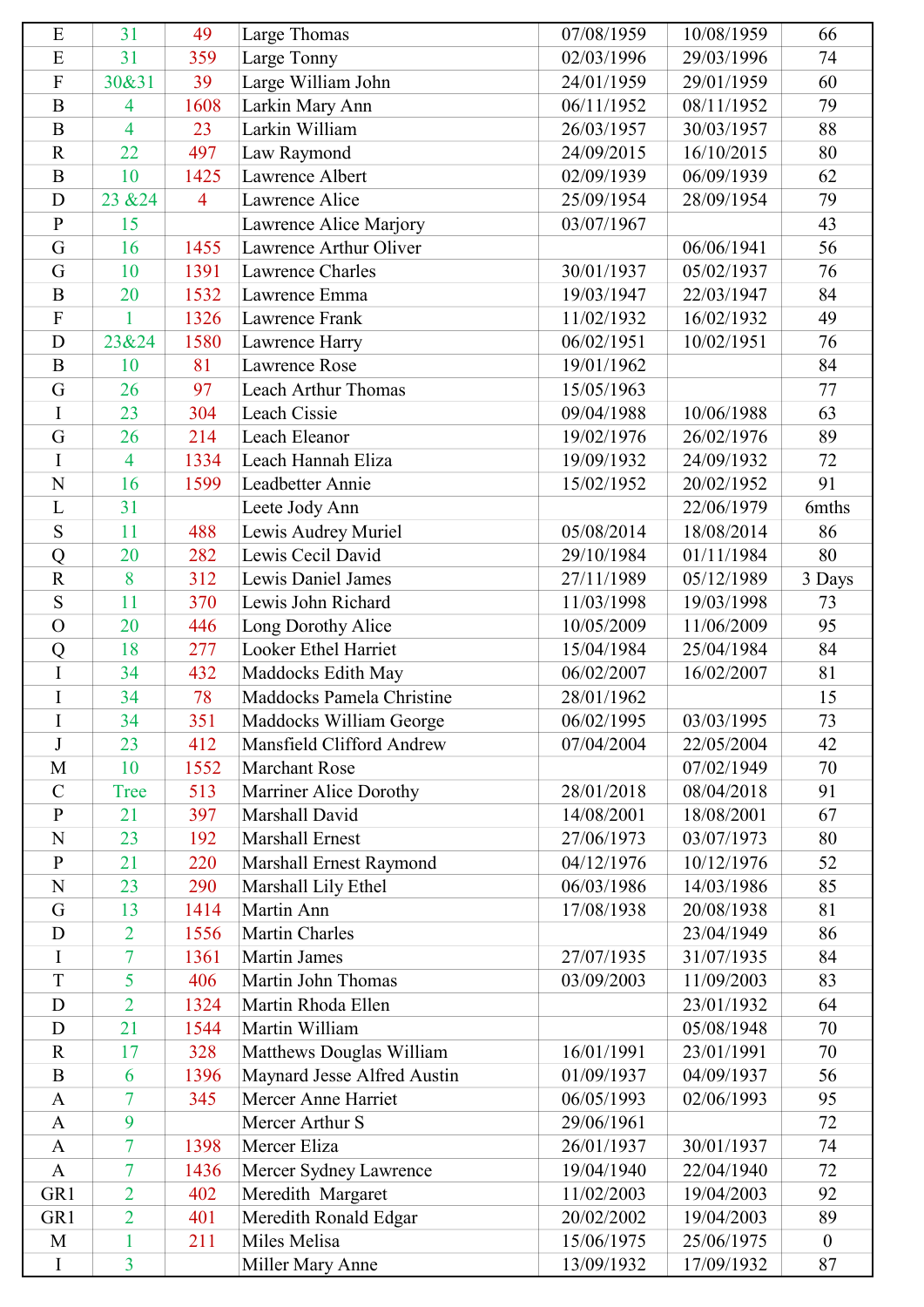| H               | 33             |      | Mitchell Blanche                      | 26/02/1962 |            | 44     |
|-----------------|----------------|------|---------------------------------------|------------|------------|--------|
| H               | 33             | 77   | Mitchell Frank                        | 22/08/1962 | 28/08/1962 | 45     |
| GR <sub>2</sub> | 6              | 461  | Mitchell Pauline                      | 12/05/2008 |            | 63     |
| $\bf{B}$        | 15             | 1484 | Mole Walter                           |            | 06/01/1944 | 79     |
| $\mathbf{A}$    | 27             | 309  | Montandon Bertha Olive                | 30/03/1989 | 11/06/1989 | 75     |
| $\mathbf{A}$    | 27             | 364  | Montandon Edward Albert               | 22/02/1996 | 11/01/1997 | 87     |
| $\mathcal{C}$   | 14             | 140  | Montandon Edward James                | 11/08/1966 |            | 83     |
| $\mathcal{C}$   | 14             | 1475 | Montandon Julia                       | 27/03/1943 | 01/04/1943 | 59     |
| I               | 17             | 1512 | Montandon Mary Elizabeth              | 20/09/1945 | 24/09/1945 | 9 Mths |
| N               | 9              | 1565 | Moon Annie Dora                       | 30/10/1949 |            | 57     |
| $\mathbf N$     | 9              | 80   | Moon Charles Alfred Thomas            | 03/01/1962 |            | 69     |
| S               | $\overline{2}$ | 342  | Moon Madge                            | 15/06/1992 | 23/06/1992 | 70     |
| S               | $\overline{2}$ | 476  | Moon Reginald Albert Frederick (Mick) | 29/06/2013 | 18/07/2013 | 91     |
| $\bf J$         | 28             | 135  | Morgan William James                  | 04/12/1965 | 10/12/1965 | 63     |
| $\overline{O}$  | 23             | 162  | Morris Margaret May                   | 20/10/1969 |            | 79     |
| $\mathbf R$     | 6              | 303  | Morrison William Riddell              | 09/03/1988 | 18/03/1988 | 64     |
| I               | 18             | 331  | Murphy Barbara Elizabeth              | 23/02/1991 | 06/03/1991 | 61     |
| L               | 16             | 1593 | Murphy Catherine Jane                 |            | 17/11/1951 | 91     |
| I               | 18             | 1537 | Murphy Robert Peter                   |            | 15/09/1947 | 5 Mths |
| $\overline{B}$  | 32             | 21   | Murphy William H                      |            | 04/02/1957 | 66     |
| J               | 21             |      | Neill Edith Julia                     | 15/08/1961 |            | 62     |
| GR <sub>2</sub> | $\mathbf{1}$   | 391  | Nimmo Alan George                     | 06/11/2001 | 17/11/2001 | 71     |
| ${\bf S}$       | 23             | 512  | Nimmo Father Eric                     | 20/02/2018 | 23/03/2018 | 87     |
| E               | 20             | 22   | Noakes Albert                         | 09/03/1957 | 13/03/1957 | 71     |
| E               | 20             | 1521 | Noakes Ellen                          | 17/07/1946 | 20/07/1946 | 71     |
| D               | 20             | 1524 | Noakes Florence Edith                 | 13/01/1947 | 16/01/1947 | 63     |
| B               | 34             | 27   | Noakes Frederick Charles              | 20/03/1942 | 25/09/1957 | 50     |
| D               | 20             | 1613 | Noakes John                           | 23/02/1953 | 27/02/1953 | 83     |
| Q               | 11             | 421  | Noakes Lucy Gladys                    | 12/03/2005 | 16/03/2005 | 94     |
| Q               | 11             | 262  | Noakes Thomas Henry                   | 19/02/1982 | 02/03/1982 | 73     |
| D               | 1              | 498  | Noremac Colin Alexander               | 29/08/2015 | 01/11/2015 | 86     |
| D               | 1              | 503  | Noremac Joyce Kathleen                | 09/04/2016 | 29/05/2016 | 85     |
| H               | 34             | 149  | North Albert                          | 18/12/1967 |            | 80     |
| $\mathbf{A}$    | 18             | 1495 | North Albert Reginald                 | 15/06/1944 | 20/06/1944 | 18     |
| H               | 34             | 70   | North Ellen                           | 04/04/1961 | 08/04/1961 | 70     |
| $\mathbf C$     | 8              | 1412 | North Henry                           | 07/07/1938 | 15/07/1938 | 58     |
| $\overline{C}$  | 13             | 1465 | North John Frederick                  | 20/03/1942 | 24/03/1942 | 8      |
| $\bf{B}$        | 1              | 1322 | North Mary Ann                        | 25/10/1931 | 29/10/1931 | 88     |
| D               | 15             | 1486 | North Mary Ellen Ann                  | 13/01/1944 | 22/01/1944 | 29     |
| E               | 13             | 1452 | Northridge Ann                        |            | 04/04/1941 | 64     |
|                 |                | 44   | Norton Elizabeth C                    |            | 10/06/1959 | 80     |
| S               | 15             | 379  | Noton Christopher Richard             | 15/10/1999 | 25/10/1999 | 9      |
| T               | 15             | 447  | Noton Hilary Mary                     | 05/06/2009 | 16/06/2009 | 54     |
| J               | 29             |      | O'Connor Derek                        | 21/02/1999 |            | 51     |
| $\bf J$         | 29             | 443  | O'Connor Dorothy                      | 09/12/2008 | 14/02/2009 | 84     |
| J               | 29             | 422  | O'Connor Michael                      | 18/08/2004 | 22/09/2004 | 83     |
| I               | 21             | 86   | Olley Annie Elizabeth                 | 03/03/1962 | 30/03/1962 | 85     |
| I               | 21             |      | <b>Olley Frances May</b>              | 17/01/1998 | 29/05/1998 | 92     |
| I               | 21             | 55   | Olley William                         | 29/12/1959 | 04/01/1960 | 84     |
| $\mathbf{A}$    | 27             | 1624 | Osborne Agnes Annie                   | 24/12/1953 | 29/12/1953 | 68     |
| $\bf{B}$        | 8              | 203  | Osborne Alice                         |            | 19/12/1974 | 88     |
| $\bf{B}$        | 8              | 1411 | Osborne Jesse                         | 03/07/1938 | 05/07/1938 | 50     |
| $\mathbf{A}$    | 26             | 188  | Osbourne Frank Newman                 | 30/10/1972 | 04/11/1972 | 84     |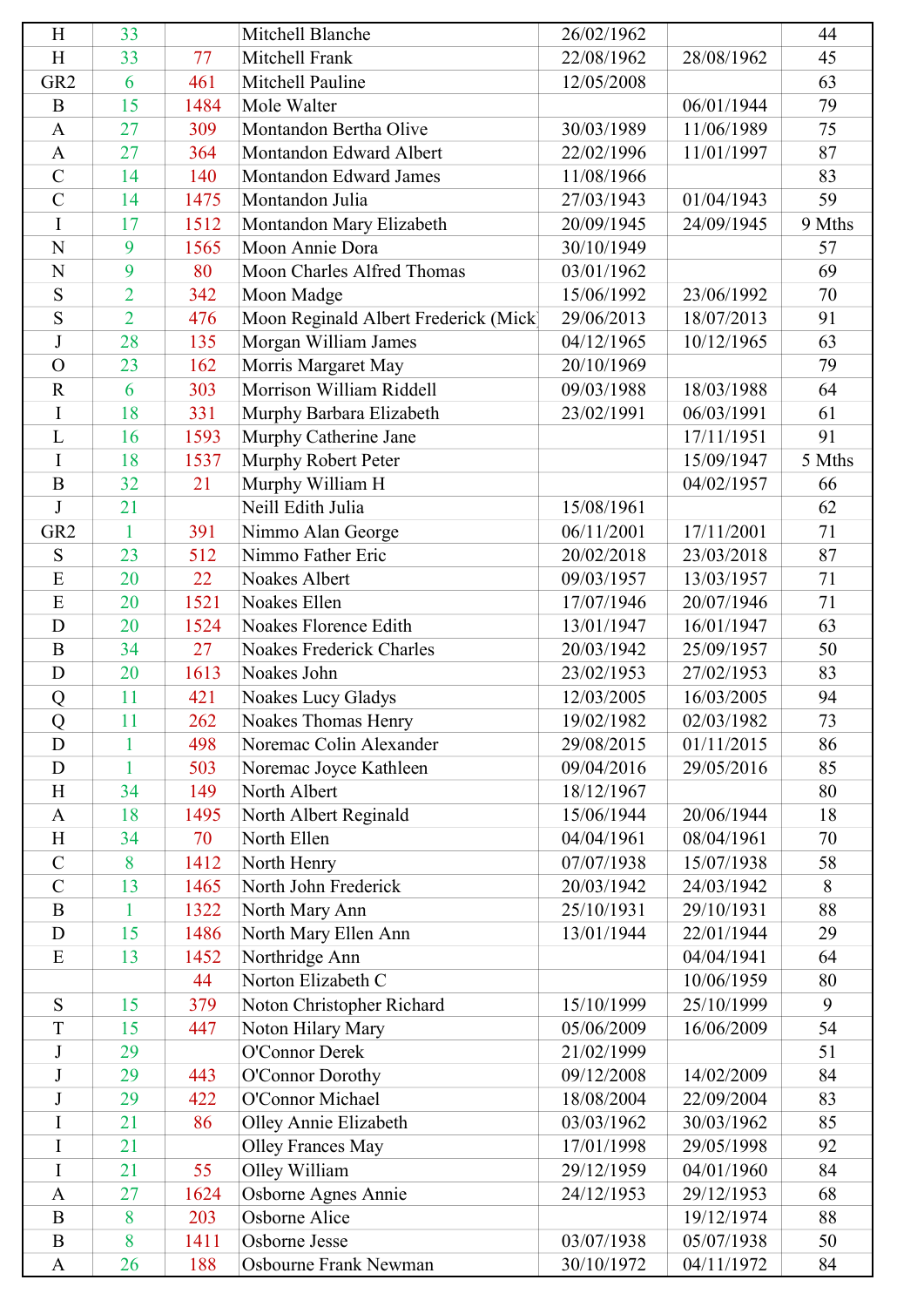| $\mathbf N$     | 28             | 195             | Page Lilian                    | 24/01/1974 | 31/01/1974    | 102     |
|-----------------|----------------|-----------------|--------------------------------|------------|---------------|---------|
| K               | 17             | 1607            | Parker George Thomas           |            | 08/09/1952    | 31      |
| M               | 19             | 1591            | Parkes Gertrude                |            | 19/10/1951    | 59      |
| Q               | 6              | 254             | Parks Frederick Alfred         | 13/01/1981 | 22/01/1981    | 59      |
| Q               | 6              | 501             | Parks Marjorie Olive May       | 19/03/2016 | 06/04/2016    | 93      |
| GR <sub>2</sub> | 4              | 489             | Parrish Colleen Emily          | 23/07/2014 | 24/08/2014    | 74      |
| GR <sub>2</sub> | 4              | 424             | Parrish Derek                  | 22/05/2005 |               | 69      |
| E               | 7              | 428             | Parsons Kathleen Blanche       | 22/12/2004 | 21/01/2005    | 80      |
| $\overline{F}$  | 9              | 1389            | Pearce Sarah Ann               | 16/01/1937 | 21/01/1937    | 83      |
| D               | 12             | 1620            | Pearson Ellen Elizabeth        |            | 17/08/1953    | 74      |
| D               | 12             | 1451            | Pearson Henry William          |            | 17/03/1941    | 62      |
| B               | 2              | 47              | Pemble Cyril George            | 29/06/1959 |               | 62      |
| $\bf{B}$        | $\overline{2}$ | 245             | Pemble Dorothy Minnie          | 23/03/1980 | 28/03/1980    | 88      |
| $\mathbf{A}$    | $\overline{2}$ | 1346            | Pemble Elsie Louise            | 04/01/1934 | 08/01/1934    | 36      |
| $\mathbf{A}$    | $\overline{2}$ | 5               | Pemble Gladys Marion           | 10/11/1954 | 13/11/1954    | 60      |
| $\mathbf{A}$    | $\overline{2}$ | 210             | Pemble Justin Lloyd            |            | 16/04/1975    | 4 Wks   |
| $\mathbf{A}$    | 1              | 1315            | Pemble William Charles         | 12/03/1931 | 16/03/1931    | 39      |
| E               | 32             | 76              | Penfold Florence Harriett      | 12/07/1962 | 16/07/1962    | 84      |
| E               | 32             | 42              | Penfold George                 | 22/02/1959 | 27/02/1959    | 78      |
| $\overline{B}$  | 9              | 152             | Pentelow Cecil Griffiths       | 12/06/1968 | 18/06/1968    | 80      |
| $\mathbf B$     | 9              | 1424            | Pentelow Dorothy Ellen         | 22/07/1939 | 26/07/1939    | 41      |
| M               | 11             | 1553            | Perry Ernest                   |            | 25/02/1949    | 66      |
| L               | 13             | 1595            | Phillips-Tickner Gladys Edith  | 26/11/1951 | 30/11/1951    | 37      |
| $\mathbf{A}$    | 16             | 33              | Phipps Agnes                   | 22/04/1958 | 26/04/1958    | 76      |
| $\mathbf{A}$    | 16             | 1481            | Phipps Albert Edward           | 21/10/1943 | 26/10/1943    | 64      |
| E               | 28             | 63              | Phipps Albert Edward           | 09/07/1960 | 13/07/1960    | 54      |
| D               | $\overline{4}$ | 1408            | Phipps Ann                     |            | 09/06/1938    | 79      |
| $\mathbf{A}$    | 33&34          | 1614            | Phipps Annie Maria             |            | 16/03/1953    | 57      |
| $\mathbf{A}$    | 33&34          | 373             | Phipps Charles John            | 25/05/1998 | 12/06/1998    | 79      |
| A               | 33&34          | 369             | Phipps Darren                  | 10/02/1998 | 12/03/1998    | 37      |
| $\mathbf{A}$    | 33&34          | 174             | Phipps Ernest Henry            | 02/01/1970 |               | 74      |
| I               | 16             | 1489            | Phipps Ernest Henry            | 13/02/1944 | 17/02/1944    | 8       |
| $\mathbf{A}$    | 33/34          | 323             | Phipps Ethel May               | 19/03/1990 |               | 73      |
| D               | 3              | 1356            | Phipps Gilbert Edgar           | 05/09/1934 | 08/09/1934    | 35      |
| I               | 16             |                 | Phipps Gordon                  |            |               |         |
| $\mathbf{A}$    | 33&34          | 295             | Phipps Irene Elizabeth         | 16/02/1987 | 03/03/1987    | 64      |
| $\mathbf{A}$    | 33&34          |                 | Phipps Leslie Gordon           | 22/01/1970 |               | 49      |
| L               | 10             | 1586            | Phipps Michael Ernest John     |            | 17/05/1951    | 18 days |
| E               | 28             | 361             | Phipps Nellie                  | 18/06/1996 | 25/06/1995    | 90      |
| $\mathbf N$     | 32             | 209             | Phipps Reginald James          | 06/04/1975 | 14/04/1975    | 42      |
| $\Omega$        | 15             | 1530            | Playfoot Edgar                 | 21/02/1947 | 25/02/1947    | 66      |
| $\Omega$        | 17             | 1558            | Playfoot Fanny                 | 15/05/1949 | 18/05/1949    | 77      |
| $\mathbf{P}$    | 18             |                 | Playfoot Fred Bernard          | 13/04/1974 |               | 69      |
| N               | 18             | 10              | Playfoot Frederick             | 30/03/1955 | 04/04/1955    | 40      |
| $\Omega$        | 17             | 1596            | Playfoot Frederick             | 22/12/1951 | 27/12/1951    | 82      |
| $\mathbf O$     | 15             | WW <sub>2</sub> | Playfoot Harold                | 20/06/1942 | Buried at sea | 24      |
| ${\bf P}$       | 18             | 297             | Playfoot Martha                | 02/06/1987 | 10/06/1987    | 79      |
| $\overline{O}$  | 15             | 89              | Playfoot Sophia                | 28/12/1962 |               | 81      |
| G               | 32             | 113             | Plummer John                   | 01/06/1964 |               | 82      |
| GR <sub>3</sub> | 5              | 482             | Plummer Lily Margaret Florence | 08/04/2006 | 07/06/2014    | 81      |
| G               | 32             | 54              | Plummer Margaret Kate          | 28/12/1959 | 01/01/1960    | 82      |
| GR <sub>3</sub> | 5              | 483             | Plummer Roland John            | 07/12/2012 | 07/06/2014    | 92      |
| ${\bf P}$       | 22             | 224             | Poile Bernard Wilfred          |            | 25/01/1977    | $77 \,$ |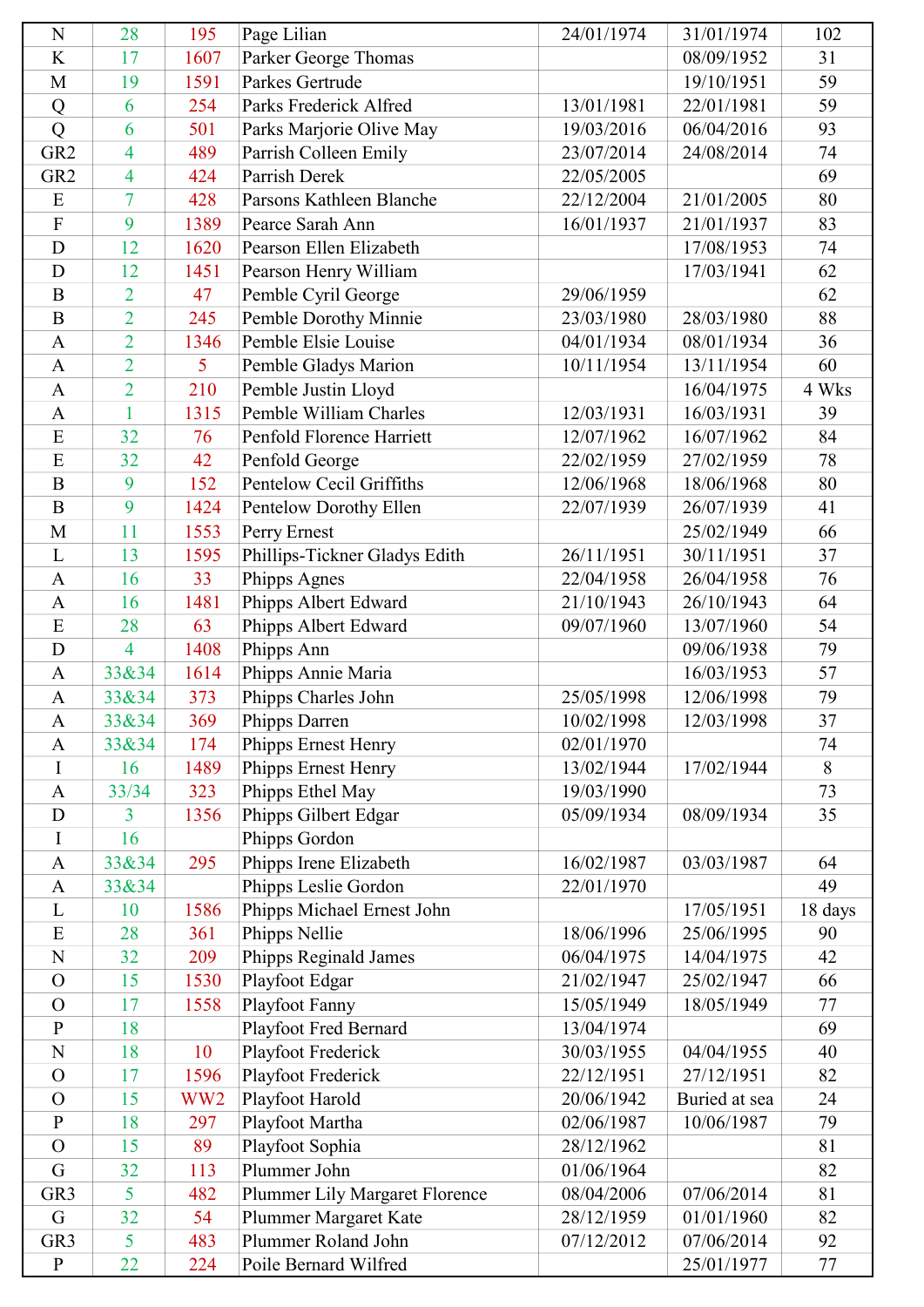| $\mathbf{P}$    | 22             | 315  | Poile Millicent Beryl                                            | Dec-89     | 04/01/1990 | 89      |
|-----------------|----------------|------|------------------------------------------------------------------|------------|------------|---------|
| Q               | 15             | 492  | Portlock Richard Henry                                           | 05/10/2014 | 23/10/2014 | 77      |
| Q               | 15             | 272  | Portlock Stephen James                                           | 10/09/1983 | 20/09/1983 | 16      |
| $\overline{O}$  | 32             | 218  | Powley Alice Maud                                                |            | 06/07/1976 | 82      |
| $\overline{C}$  | $\mathbf{1}$   | 1323 | Powley Daisy May                                                 |            | 02/01/1932 | 26      |
| $\mathbf{A}$    | 15             | 1472 | Powley Robert                                                    | 30/01/1943 | 04/02/1943 | 74      |
| K               | 23             | 202  | Powley Robert William                                            | 27/09/1974 | 02/10/1974 | 79      |
| K               | 23             | 146  | Powley Sarah Florence                                            | 08/02/1967 |            | 62      |
| $\mathbf{A}$    | 15             |      | Powley Sophia Maria                                              | 30/06/1961 |            | 93      |
| ${\bf N}$       | 22             | 190  | Price Elwin Lawrence                                             | 28/08/1973 | 28/09/1973 | 59      |
| Q               | 16             | 438  | Pryer Lily Ada                                                   | 15/10/2007 | 25/10/2007 | 92      |
| $\overline{B}$  | 19             | 88   | Randall Minnie Gertrude                                          |            | 03/12/1962 | 78      |
| $\overline{B}$  | 19             | 1517 | Randall William                                                  |            | 10/04/1946 | 65      |
| $\mathcal{C}$   | 20             | 64   | Reed Alfred George                                               | 15/11/1960 | 21/11/1960 | 72      |
| $\mathcal{C}$   | 20             | 1539 | Reed Kate                                                        | 09/11/1947 | 14/11/1947 | 47      |
| K               | 1&2            |      | Relf Ann                                                         | 13/08/1932 |            | 80      |
|                 |                | 142  | Richards Lillian                                                 |            | 05/09/1966 | 78      |
| $\mathbf{P}$    | 29             | 228  | Richards Lily Elizabeth Sophia                                   |            | 11/01/1978 | 66      |
| $\mathbf{P}$    | 27             | 267  | Richardson Brian (son)                                           |            | 07/10/1982 | 55      |
| $\overline{P}$  | 27             | 273  | Richardson Douglas Bertram                                       | 23/10/1983 | 28/10/1983 | 85      |
| $\overline{P}$  | 27             | 241  | <b>Richardson Florence</b>                                       | 11/10/1979 |            | 78      |
| $\overline{P}$  | 27             |      | Richardson Olive                                                 | 06/10/1979 |            |         |
| I               | 31             | 103  | Rideout John A                                                   | 02/02/1963 |            | 63      |
| E               | 5              | 1368 | Robb William Nicoll                                              | 05/11/1935 | 11/11/1935 | 64      |
| G               | 17&18          | 1480 | Roberts Ellen                                                    | 26/09/1943 | 30/09/1943 | 73      |
| G               | 17&18          | 1540 | Roberts William                                                  | 11/12/1947 | 17/12/1947 | 80      |
| D               | 29             | 69   | Roper Albert Edward                                              | 20/02/1961 | 25/02/1961 | 85      |
| D               | 29             | 67   | Roper Lily Eliza                                                 | 21/01/1961 | 25/01/1961 | 84      |
| Q               | 13             | 266  | Rose Anne Elizabeth                                              | 26/01/1983 | 02/02/1983 | 83      |
| Q               | 13             | 201  | Rose Walter Edward                                               |            | 20/09/1974 | 75      |
| Q               | $\overline{2}$ | 247  | <b>Sales Charles</b>                                             | 29/07/1980 |            | 71      |
| $\mathbf R$     | 10             | 316  | Sales Emily May                                                  | 28/12/1989 | 11/01/1990 | 80      |
| $\mathbf R$     | 10             | 314  | <b>Sales Frederick</b>                                           | 12/12/1989 | 20/12/1989 | 79      |
| $\mathbf R$     | 10             | 437  | Sales Ivy                                                        | 23/07/2007 | 01/09/2007 | 75      |
| Q               | $\overline{2}$ | 366  | Sales Louisa                                                     | 08/12/1996 | 23/04/1997 | 80      |
| $\mathbf{A}$    | 17             | 1563 | Sanders Ada                                                      | 26/08/1949 | 30/08/1949 | 77      |
| $\mathbf{A}$    | 17             | 1488 | <b>Sanders Charles</b>                                           | 02/02/1944 | 05/02/1944 | 75      |
| K               | 11             | 1469 | Saunders Ann Elizabeth                                           |            | 02/10/1942 | 3 Days  |
| E               | 30             | 349  | <b>Saunders Frederick</b>                                        | 23/03/1994 | 14/04/1994 | 49      |
| E               | 30             | 51   | Saunders Frederick Martin                                        | 08/10/1959 | 14/10/1959 | 46      |
| E               | 30             | 308  | Saunders Olive                                                   | 23/01/1989 | 31/01/1989 | 77      |
| K               | 10             | 1445 | Saunders Robert                                                  | 28/10/1940 | 07/11/1940 | 3 Hours |
| I               | 10             | 500  | <b>Sceal Florence Daisy</b>                                      | 02/06/2015 | 21/02/2016 | 86      |
| I               | 10             | 499  | Sceal Gorden Roland                                              | 05/11/2009 | 21/02/2016 | 83      |
| $\mathbf R$     | 7              | 307  | Scrace Kayleigh Gwen                                             | 22/12/1988 | 29/12/1988 | 3 Mths  |
| $\overline{B}$  | $\overline{7}$ | 1500 | Sears Alfred Henry                                               | 11/11/1944 | 15/11/1944 | 69      |
| $\bf{B}$        | $\overline{7}$ |      | <b>Sears Eric</b>                                                |            | 1980       | 69      |
| $\overline{B}$  | $\overline{7}$ | 1399 | Sears Florence Ada                                               | 31/12/1937 | 05/01/1938 | 61      |
| T               | 7              | 425  |                                                                  | 18/05/2005 | 01/06/2005 | 78      |
| T               | $\overline{7}$ | 426  | Selden Albert William Charles (John)<br>Selden Lilian Gwendoline | 17/09/2005 | 05/10/2005 | 80      |
| GR <sub>2</sub> | $\overline{7}$ | 449  |                                                                  |            |            | 72      |
|                 |                |      | Sells Michael John Henry<br><b>Shaw Derek Bertram</b>            | 03/07/2009 | 20/09/2009 |         |
| <b>GRF</b>      | N <sub>4</sub> | 523  |                                                                  | 20/06/2018 | 10/02/2019 | 76      |
| I               | 10             | 1550 | Sheard Ada Jane                                                  | 25/01/1949 | 28/01/1949 | 68      |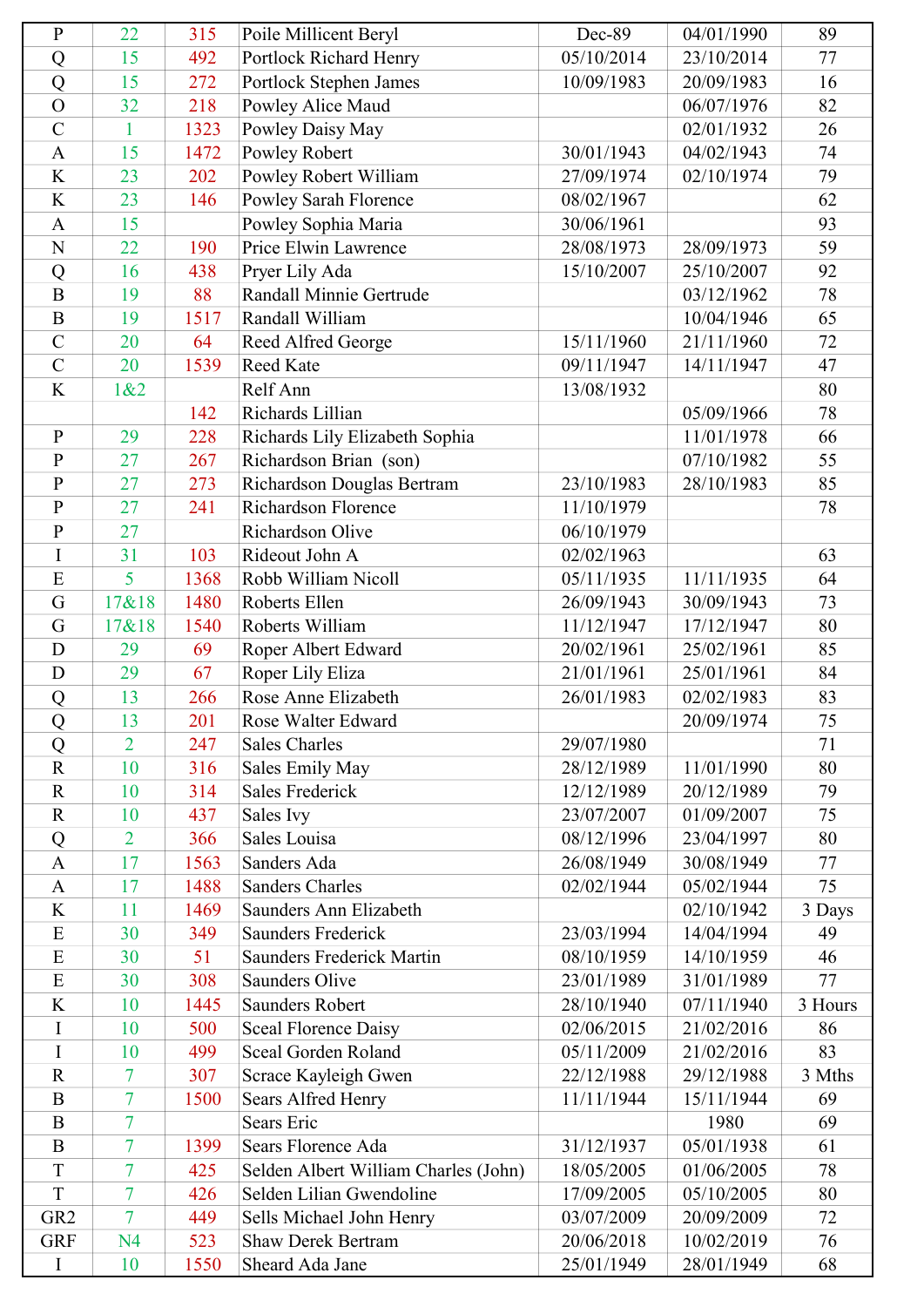| I              | 10             | 515  | <b>Sheard David George</b>     | 22/02/2010 | 24/06/2018 | 67             |
|----------------|----------------|------|--------------------------------|------------|------------|----------------|
| I              | 10             | 516  | <b>Sheard Kenneth Charles</b>  | 31/01/2018 | 24/06/2018 | 70             |
| $\mathbf I$    | 10             | 1376 | <b>Sheard Richard</b>          | 08/08/1936 | 11/08/1936 | 75             |
| D              | 9              | 1421 | Shoobridge Ellen               | 18/04/1939 | 22/04/1939 | 72             |
| D              | 9              | 16   | Shoobridge William             | 23/05/1956 | 26/05/1956 | 89             |
| $\mathbf R$    | 16             | 445  | Simmons Albert Edmund          | 02/05/2009 | 28/05/2009 | 93             |
| G              | 6              | 1360 | Simmons Edmund John            |            | 16/03/1935 | 75             |
| J              | 18             | 38   | Simmons Emily Mercy Ann        | 09/11/1958 | 15/11/1958 | 70             |
| $\mathbf{J}$   | 18             | 229  | Simmons George William         | 27/01/1978 | 03/02/1978 | 91             |
| $\mathbf{A}$   | 19             | 1496 | Simmons Goulda Irene           | 27/06/1944 | 03/07/1944 | 25             |
| L              | 30             |      | Simmons John Henry             | 13/02/1969 |            | 70             |
| T              | 13             | 518  | Simmons Laura Rosie            | 24/07/2018 | 28/08/2018 | 91             |
| T              | 13             | 450  | <b>Simmons Maurice Arthur</b>  | 30/10/2009 | 16/11/2009 | 90             |
| $\mathbf J$    | 19             | 28   | Simmons Nellie                 | 24/09/1957 | 28/09/1957 | 49             |
| $\overline{R}$ | 16             | 327  | Simmons Patricia Eileen        | 23/10/1990 | 30/10/1990 | 64             |
| J              | 19             | 204  | Simmons Percy James            | 15/12/1974 | 20/12/1974 | 74             |
| N              | $\overline{4}$ | 346  | Simmons Thomas William         | 30/09/1993 | 03/11/1993 | 79             |
| N              | $\overline{4}$ | 507  | Simmons Vera May               | 30/11/2015 | 09/10/2016 | 91             |
| D              | 30             | 347  | Simpson (Stevens) Eva Emily    | 29/11/1993 | 03/12/1993 | 90             |
| $\overline{F}$ | 28             | 302  | Simpson George                 | 10/02/1988 | 23/02/1988 | 80             |
| N              | 6              | 1570 | Simpson Henry John             | 01/07/1950 |            | 77             |
| $\overline{N}$ | 6              | 1555 | Simpson Jane                   | 09/04/1949 |            | 74             |
| $\mathbf{F}$   | 28             | 41   | Simpson Winifred Lilian        |            | 20/02/1959 | 51             |
| $\overline{R}$ | 12             | 319  | <b>Skinner Trevor Paul</b>     | 11/01/1990 | 26/01/1990 | 34             |
| $\overline{C}$ | $\overline{2}$ | 1353 | <b>Smalley Alice</b>           | 27/05/1934 | 31/05/1934 | 43             |
| N              | $\overline{2}$ | 271  | <b>Smart Peter Roy</b>         | 04/06/1983 |            | 39             |
| Q              | 6              | 394  | Smith Daniel Christine Ann     | 12/06/2002 | 09/07/2002 | 54             |
| $\overline{Q}$ | 17             | 343  | Smith Sarah                    | 20/10/1992 | 28/10/1992 | 88             |
|                |                | 62   | <b>Smith Thomas</b>            |            | 21/06/1960 | 78             |
| Q              | 17             | 274  | Smith William Samuel           | 30/11/1983 | 06/12/1983 | 88             |
| Q              | 8              | 256  | Sone Charles Thomas George     | 04/05/1981 | 11/05/1981 | 56             |
| T              | 11             | 440  | Spreadbury John Frederick      | 09/08/2008 | 28/08/2008 | 59             |
| $\mathbf D$    | 22             | 1547 | Springett Elsie Susannah       | 03/11/1948 | 06/11/1948 | 44             |
| GR1            | 7              | 509  | Standen Jennifer Margaret      | 23/11/2016 | 04/03/2017 | 85             |
| GR1            | $\overline{7}$ | 462  | Standen John Leonard           | 03/04/2009 |            | 85             |
| $\mathbf{A}$   | 12             | 1432 | <b>Standen Leonard Charles</b> | 14/01/1940 | 19/01/1940 | 52             |
| GR1            | 8              | 466  | Standen Russell John           | 14/01/2010 | 02/10/2011 | 48             |
| $\mathbf{A}$   | 30             | 1618 | <b>Stevens Hannah</b>          | 10/07/1953 | 15/07/1953 | 78             |
| D              | 30             | 61   | <b>Stevens Harold Douglas</b>  | 11/04/1960 | 14/04/1960 | 59             |
| I              | 26             | 124  | <b>Stevens Harry</b>           | 09/09/1964 |            | 57             |
| $\mathbf{A}$   | 30             | 46   | Stevens John                   | 24/06/1959 | 27/06/1959 | 84             |
| E              | $\overline{3}$ | 1349 | <b>Stevens John Douglas</b>    | 12/02/1934 | 16/02/1934 | $\overline{7}$ |
| $\Omega$       | 31             | 216  | Stevens John Henry             | 08/03/1976 | 17/03/1976 | 78             |
| E              | 12             | 1443 | <b>Stevens Mary Jane</b>       |            | 19/09/1940 | 75             |
| $\mathcal{O}$  | 31             | 336  | Stevens Myrtle Eleanor         | 30/09/1991 | 07/10/1991 | 87             |
| <b>GRF</b>     | N <sub>6</sub> | 510  | <b>Stocker Sally Patricia</b>  | 27/09/2017 | 10/12/2017 | 72             |
| N              | 12             | 1574 | Stockton Lily Elsie            | 22/10/1950 | 26/10/1950 | 50             |
| $\mathbf{A}$   | 1              | 240  | Stokes Margeurite (Daisy) Mary | 13/07/1979 | 18/07/1979 | 89             |
| Q              | $\overline{4}$ | 252  | <b>Stone Sally</b>             | 11/11/1980 | 14/11/1980 | 15             |
| T              | 10             | 439  | <b>Strawson Daniel James</b>   | 31/12/2007 | 07/01/2008 | 11 Mths        |
| I              | 22             | 181  | Summers Alice May              | 03/12/1971 | 07/12/1971 | 64             |
| I              | 22             | 363  | <b>Summers Bernard Maurice</b> | 13/10/1996 | 10/11/1996 | 54             |
| $\overline{B}$ | 22             | 137  | Summers Charlotte Eliza        | 11/01/1965 | 14/01/1965 | 74             |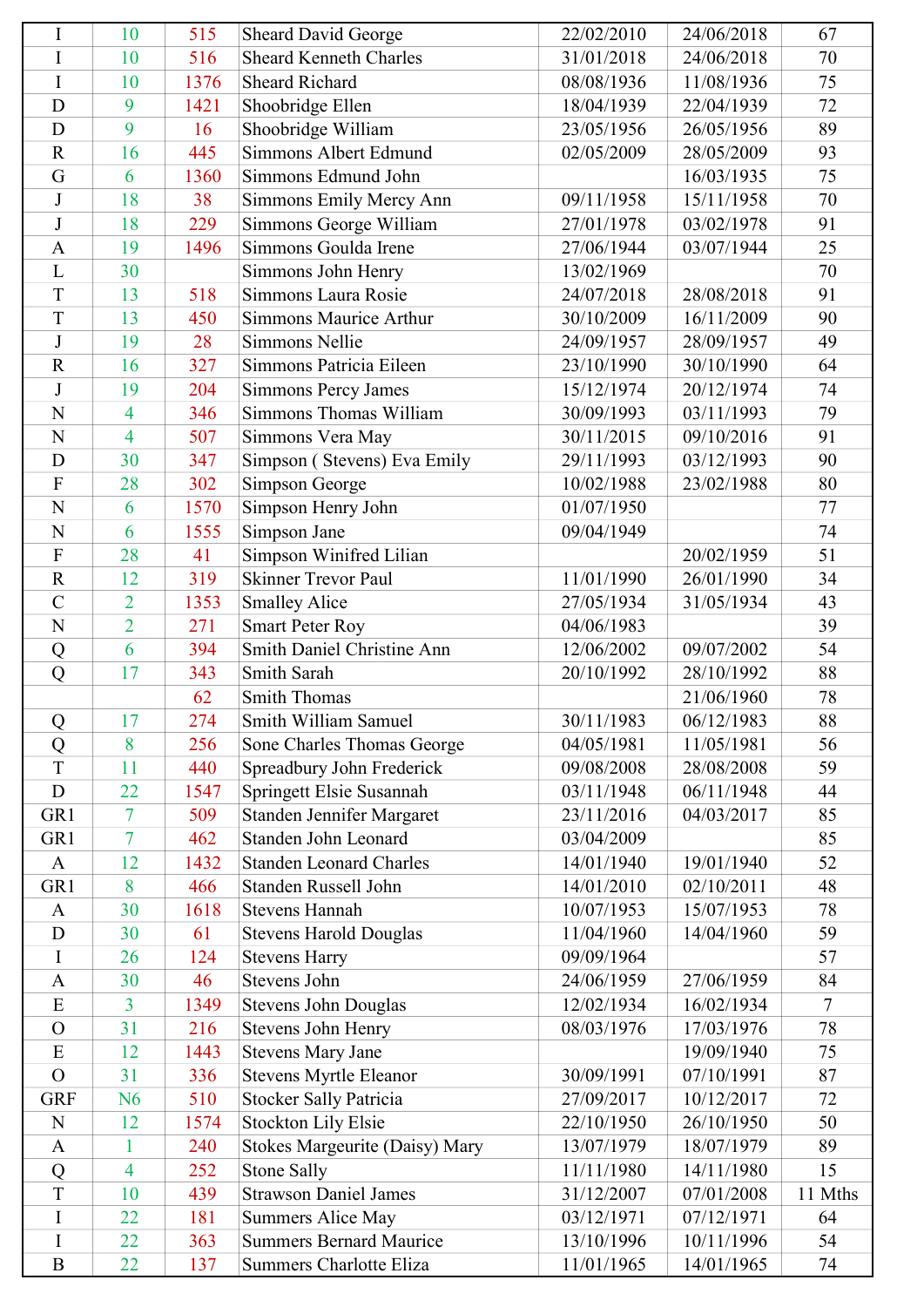| I                | 22             |      | <b>Summers Christine Mary</b>         | 25/11/2008 |            | 62      |
|------------------|----------------|------|---------------------------------------|------------|------------|---------|
| $\boldsymbol{B}$ | 22             | 1536 | <b>Summers Ernest William</b>         | 07/06/1947 | 13/06/1947 | 62      |
| D                | 18             | 1568 | <b>Summers Frederick Arthur</b>       |            | 27/03/1950 | 76      |
| I                | 22             | 71   | <b>Summers Frederick Arthur James</b> | 27/08/1961 | 29/08/1961 | 58      |
| N                | 5              | 368  | <b>Summers Margaret Rose</b>          | 04/03/1998 |            | 61      |
| $\bf{B}$         | 23             | 1579 | <b>Summers Miles Cornelius</b>        | 05/02/1951 | 09/02/1951 | 81      |
| D                | 18             | 1514 | <b>Summers Sarah</b>                  |            | 15/11/1945 | 73      |
|                  |                | 121  | <b>Suor Frank Lewis</b>               |            | 09/11/1964 | 74      |
| $\bf J$          | 6              | 1366 | <b>Swaisland Albert</b>               |            | 18/10/1935 | 76      |
| Q                | 10             | 260  | <b>Swan Daniel</b>                    | 01/07/1981 | 07/07/1981 | 93      |
| Q                | 10             | 279  | Swan Rhoda                            | 25/08/1984 | 30/08/1984 | 95      |
| L                | 11             | 1535 | Tapsfield May Fay                     | 31/05/1947 | 04/06/1947 | 11 Days |
| $\overline{B}$   | $\overline{3}$ | 1350 | Tarbit Lilian                         | 18/05/1934 | 22/05/1934 | 35      |
| D                | 17             | 1507 | Tarling Charles Henry                 | 08/04/1945 | 16/04/1945 | 50      |
| D                | 17             | 238  | Tarling Florence Ada                  | 05/04/1979 | 09/06/1979 | 81      |
| G                | 31             | 57   | Taylor Beatrice Violet                | 12/02/1960 | 15/02/1960 | 63      |
| $\mathbf R$      | 3              | 528  | Taylor Christine                      | 10/02/2019 | 28/09/2019 | 80      |
| $\mathbf R$      | $\overline{3}$ |      | <b>Taylor David</b>                   | 16/02/1996 |            | 62      |
| J                | 5              | 1364 | Taylor Edward                         |            | 12/09/1935 | 59      |
| $\bf K$          | $\overline{7}$ | 1369 | Taylor Edwin Charles                  | 14/12/1935 | 18/12/1935 | 71      |
| K                | $\overline{7}$ | 1397 | <b>Taylor Kate</b>                    | 08/11/1937 | 11/11/1937 | 70      |
| $\overline{R}$   | $\overline{3}$ | 291  | Taylor Linda May                      | 25/10/1986 | 30/10/1986 | 72      |
| L                | 24             | 133  | Taylor Ronald Redverse                | 09/02/1965 |            | 64      |
| $\overline{B}$   | 13             | 1464 | Taylor Vernard                        |            | 13/03/1942 | 39      |
| $\mathbf R$      | $\overline{3}$ | 382  | Taylor Walter Harold                  | 07/01/2000 | 27/04/2000 | 84      |
| $\Omega$         | 12             |      | Terry Hilda                           | 01/09/1939 |            | 36      |
| $\mathbf{P}$     | 12             |      | Thirkell Elizabeth Annie              | 08/11/1988 |            | 94      |
| $\overline{P}$   | 12             | 230  | Thirkell Ernest Edward Monckton       | 19/02/1978 | 24/02/1978 | 81      |
| $\mathbf P$      | 13             | 522  | Thirkell Frank Monckton               | 29/12/2018 | 01/02/2019 | 91      |
| Q                | 11             | 262  | Thomas Henry Noakes                   | 02/03/1982 |            | 73      |
| T                | 14             | 517  | Thompsett Janet Celia                 | 14/07/2018 | 30/07/2018 | 84      |
| T                | 14             | 451  | <b>Thompsett Peter James</b>          | 16/01/2010 | 01/02/2010 | 66      |
| D                | 16             | 1499 | Thompson Elizabeth                    |            | 09/11/1944 | 86      |
| $\mathbf O$      | 12             | 296  | <b>Thornby Beatrice</b>               | 26/05/1987 | 03/06/1987 | 82      |
| T                | 8              | 433  | Thorp Doris Kathleen                  | 02/08/2006 | 09/08/2006 | 87      |
| T                | 8              | 481  | Thorp Victor Frank (Dink)             | 25/12/2013 | 13/01/2014 | 78      |
| $\mathbf{O}$     | 30             | 441  | Thurbin Phoebe Esther                 | 06/07/2008 | 12/07/2008 | 95      |
| $\mathbf{O}$     | 30             | 215  | Thurbin Richard                       | 06/03/1976 |            | 62      |
| L                | 15             | 91   | <b>Tolhurst Charles Pettett</b>       | 23/11/1962 |            | 85      |
| L                | 15             | 1592 | Tolhurst Edith Bell Pettett           | 26/10/1951 | 01/11/1951 | 71      |
|                  |                | 161  | <b>Tolhurst Harriet Marion</b>        |            | 16/08/1968 | 79      |
| $\mathbf C$      | <b>Tree</b>    | 520  | Tolhurst Jean Elsie                   |            | 23/12/2018 | 88      |
| G                | 9              | 1383 | Tompsett Brian Hugh                   |            | 02/12/1936 | 4 Wks   |
| $\mathbf{A}$     | 13             | 1437 | Tompsett Eva Lucy                     | 21/06/1940 | 24/06/1940 | 69      |
| $\mathbf C$      | 25             | 1577 | Tompsett John Frederick               |            | 12/01/1951 | 49      |
| $\mathbf R$      | 18             | 330  | <b>Tompsett Monica</b>                | 09/02/1991 | 19/02/1991 | 59      |
| $\mathbf R$      | 18             | 387  | Tompsett Norman Frank                 | 12/07/2001 | 20/07/2001 | 80      |
| $\mathbf{A}$     | 13             | 1527 | Tompsett William Henry                | 04/02/1947 | 07/02/1947 | 84      |
|                  |                | 122  | <b>Towner Amos</b>                    |            | 30/11/1964 | 81      |
| $\mathbf{P}$     | 32             | 278  | Towner Ellen Mary                     | 03/06/1984 | 08/06/1984 | 80      |
|                  |                | 75   | Towner John William                   |            | 24/05/1962 | 4mths   |
| $\bf{B}$         | 25             | 13   | Towner Louisa Ann                     | 13/11/1955 | 17/11/1955 | 88      |
| $\mathbf{P}$     | 32             | 242  | Towner Walter Edward                  | 30/12/1979 | 07/01/1980 | 78      |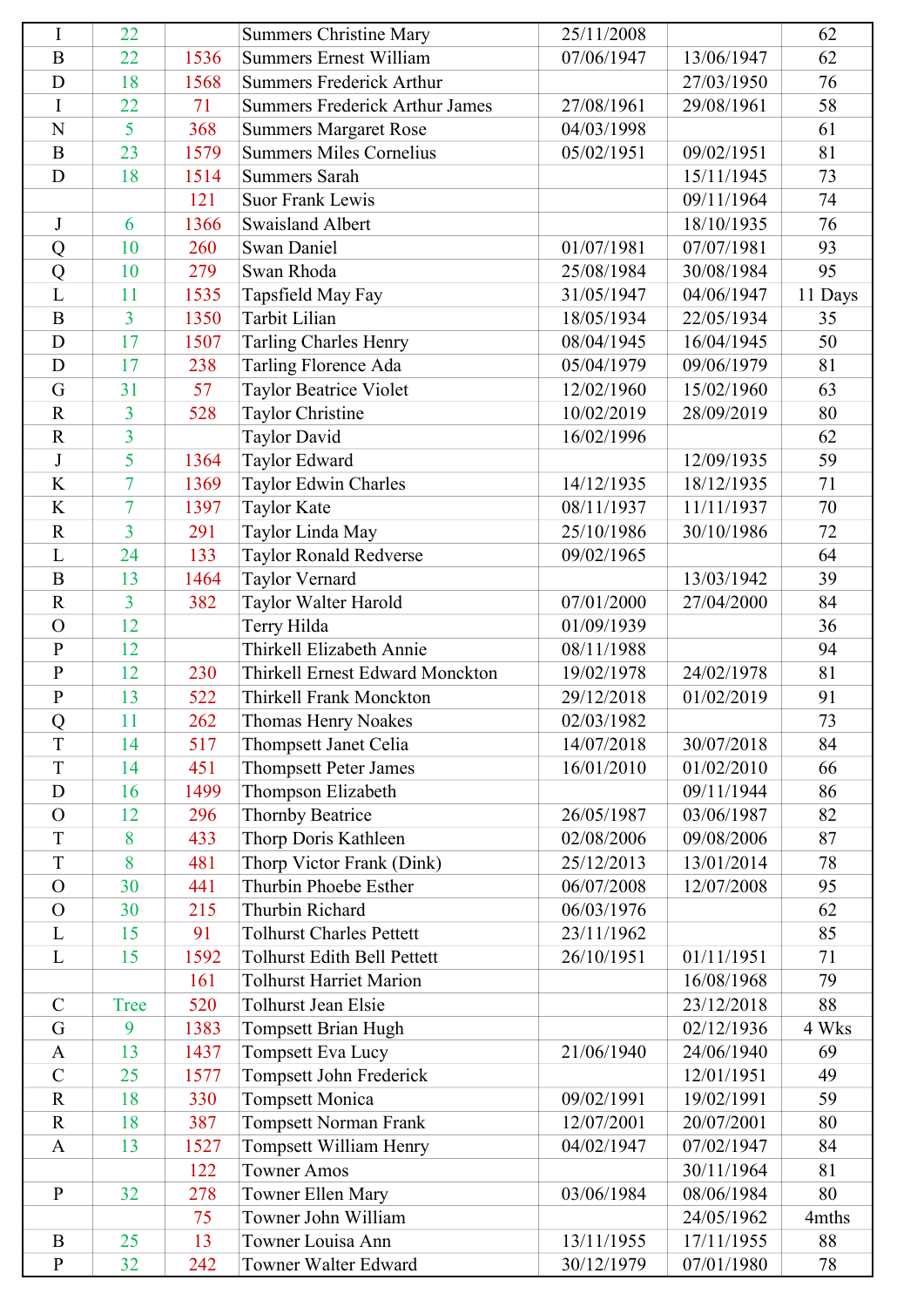| ${\bf F}$                 | $\overline{3}$ | 1331           | <b>Tully Alfred</b>                                   |                          | 27/08/1932               | 68             |
|---------------------------|----------------|----------------|-------------------------------------------------------|--------------------------|--------------------------|----------------|
| I                         | 33             |                | Tully Caroline Elizabeth Jane                         | 03/06/1976               |                          | 59             |
|                           |                | 45             | Tully Cecilia                                         | 06/06/1959               | 12/06/1959               | 82             |
|                           |                | 94             | <b>Tully Charles</b>                                  | 17/02/1963               | 28/02/1963               | 74             |
| $\boldsymbol{\mathrm{F}}$ | 14             | 1453           | Tully Edwin                                           | 02/04/1941               | 05/04/1941               | 59             |
| $\overline{C}$            | 11             | 1632           | Tully Eleanor Gwendoline                              |                          | 09/08/1954               | 75             |
| $\mathbf B$               | 27             | $\overline{3}$ | Tully Eliza Ann                                       |                          | 28/09/1954               | 82             |
|                           |                | 106            | <b>Tully Ellis</b>                                    | 12/03/1963               |                          | 78             |
| $\mathbf{A}$              | 8              | 60             | Tully Emma Jane                                       | 04/04/1960               | 09/04/1960               | 85             |
| $\mathbf{A}$              | 8              | 1409           | <b>Tully Ernest</b>                                   | 13/06/1938               | 16/06/1938               | 59             |
| $\overline{O}$            | 27             | 177            | Tully Harold Thomas                                   | 06/10/1971               | 11/10/1971               | 79             |
|                           |                | 123            | Tully Hilda                                           | 17/07/1964               |                          | 75             |
|                           |                | 1426           | Tully Hilda                                           |                          | 06/09/1939               | 36             |
|                           |                | 141            | Tully Isabel May                                      | 23/07/1966               |                          | 75             |
| N                         | 19             | 17             | Tully Isabella                                        |                          | 31/05/1956               | 78             |
| $\overline{O}$            | 16             | 1546           | Tully Kate Louisa                                     | 27/08/1948               | 31/08/1948               | 77             |
| M                         | 16             | 1573           | Tully Martha Dickinson                                |                          | 27/09/1950               | 53             |
| $\overline{C}$            | 10             | 1427           | Tully Miles Cornelius                                 |                          | 20/09/1939               | 65             |
|                           |                | 116            | <b>Tully Millicent</b>                                | 02/03/1964               |                          | 87             |
| $\bf J$                   | $\mathbf{1}$   |                | <b>Tully Patrick Michael</b>                          |                          | 11/11/1933               | $\overline{2}$ |
| M                         | 16             | 52             | <b>Tully Sidney</b>                                   | 16/10/1959               | 20/10/1959               | 72             |
| I                         | 33             | 301            | Tully Sydney Alfred                                   | 02/11/1987               |                          | 72             |
| $\bf J$                   | 1              | 1335           | <b>Tully Thomas</b>                                   |                          | 03/10/1932               | 70             |
| G                         | $\overline{2}$ |                | <b>Turner Jesse</b>                                   | 29/08/1932               | 02/09/1932               | 12             |
| $\mathbf{B}$              | 28             | 7              | Turner Rose Ellen                                     | 09/02/1955               |                          | 74             |
| $\overline{B}$            | 28             | $\overline{2}$ | <b>Turner Thomas</b>                                  | 18/09/1954               |                          | 76             |
|                           | 9              | 329            |                                                       | 15/01/1991               | 25/01/1991               | 92             |
| Q<br>$\overline{F}$       | 21             | 1522           | <b>Twort Cissy Louise</b><br><b>Twort Edith Alice</b> |                          | 31/08/1946               | 73             |
| $\mathbf M$               | 18             | 1590           | <b>Twort Florence Alice</b>                           |                          | 13/10/1951               | 58             |
| $\mathcal{C}$             | 18             | 1513           | <b>Twort Frank George</b>                             | 20/10/1945               | 24/10/1945               | 53             |
| F                         | 21             | 1523           | <b>Twort George</b>                                   |                          | 03/10/1946               | 79             |
| Q                         | 9              | 258            | <b>Twort George</b>                                   | 10/06/1981               | 17/06/1981               | 81             |
| N                         | 10             | 1569           | <b>Twort Harriett</b>                                 | 08/06/1950               |                          | 73             |
| $\mathcal{C}$             | 18             | 100            | Twort Lily Elizabeth                                  | 13/12/1963               |                          | 68             |
| GR1                       | $\overline{4}$ | 458            | Underwood Alan                                        | 13/01/2005               |                          | 74             |
|                           | 19             | 280            | Vanns Alfred                                          | 16/09/1984               | 24/09/1984               | 70             |
| Q<br>$\mathbf{P}$         | 33             |                |                                                       | 05/01/1980               | 12/01/1980               | 64             |
| T                         | 21             | 243<br>477     | Vanns Mary                                            | 30/07/2013               | 15/08/2013               | 55             |
|                           |                |                | Ventin Katrina Lily                                   |                          |                          | 28             |
| GR1                       | $\mathbf{1}$   | 388            | Waghorn Emma                                          | 11/10/2000               | 05/08/2001               |                |
| L<br>$\mathbf F$          | 9<br>29        | 1559           | Walker Rosemary Elizabeth                             | 14/05/1949               | 19/05/1949               | 1y8mths        |
| S                         | 22             | 36             | <b>Watson Lewis</b><br>Weaver Elsie Kathleen Alice    |                          | 28/06/1958<br>13/02/2018 | 75<br>88       |
| E                         |                | 511            |                                                       | 22/01/2018               |                          |                |
| E                         | 11<br>11       | 1430<br>508    | Webb Frederick Albert<br>Webb Peggy Doreen            | 25/11/1939<br>29/10/2014 | 30/11/1939<br>04/12/2016 | 48<br>87       |
| K                         | 26             | 175            | Wells Ada Alice                                       | 14/03/1970               |                          | 88             |
| D                         | 28             | 444            |                                                       | 23/01/2009               | Mar-09                   | 82             |
| $\boldsymbol{\mathrm{F}}$ | $\overline{4}$ | 1342           | Wells Betty May<br>Wells Edward John                  | 05/06/1933               | 10/06/1933               | 47             |
| D                         | 28             | 102            | Wells John Richard                                    | 30/01/1963               |                          | $\overline{3}$ |
|                           |                | 1440           | Wells Louisa                                          |                          | 24/07/1940               | 87             |
| E                         | 9              | 1405           |                                                       |                          | 16/04/1938               | 83             |
| L                         | 28             | 300            | Wells Stephen<br>Wenham Cecil                         | 05/10/1987               | 12/10/1987               | 68             |
| L                         | 28             |                |                                                       | 23/07/1968               | 27/07/1968               | 50             |
|                           |                | 153            | Wenham Violet May<br>West Elizabeth                   |                          |                          |                |
| M                         | 8&9            | 1548           |                                                       | 28/12/1947               | 31/12/1948               | 70             |